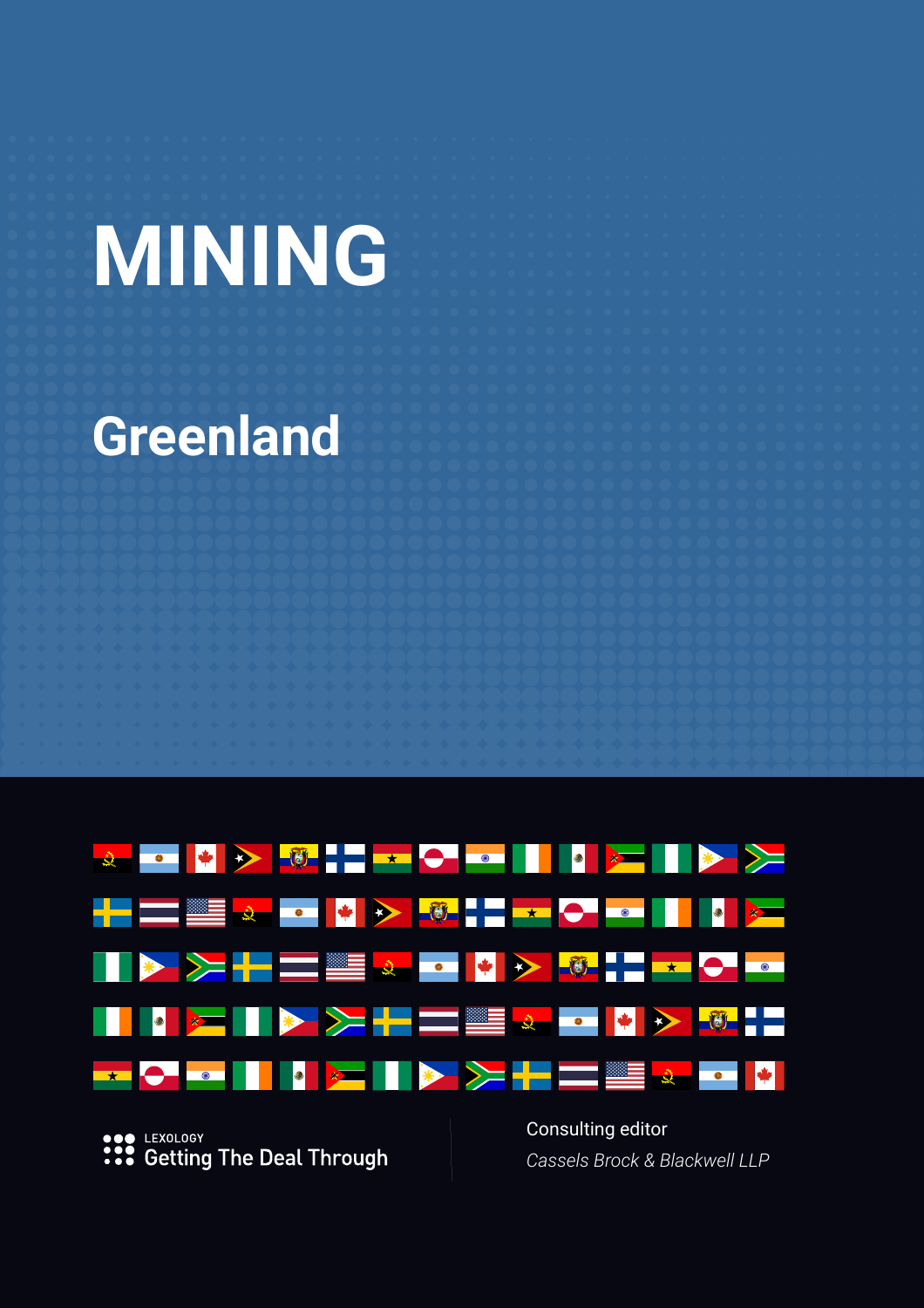# **Mining**

Consulting editors

#### **Darrell Podowski, Brian Dominique, Lauren White, Joel Matson**

*Cassels Brock & Blackwell LLP*

Quick reference guide enabling side-by-side comparison of local insights into mining industry issues, including industry overview; basis of legal, regulatory and resource/reserve reporting system; ownership and acquisition of mining rights and title; restrictions on foreign parties; state participation, expropriation and compensation mechanisms; duties, royalties and taxes, including stabilisation mechanisms; business structures; fnancing sources and security regime; restrictions on movement of goods, services, people and capital in connection with mining activities; environmental, closure and remediation, health and safety, labour, social and community, and international law issues; anti-bribery and corrupt practices; and recent trends.

#### Generated 23 May 2022

The information contained in this report is indicative only. Law Business Research is not responsible for any actions (or lack thereof) taken as a result of relying on or in any way using information contained in this report and in no event shall be liable for any damages resulting from reliance on or use of this information. © Copyright 2006 - 2022 Law Business Research

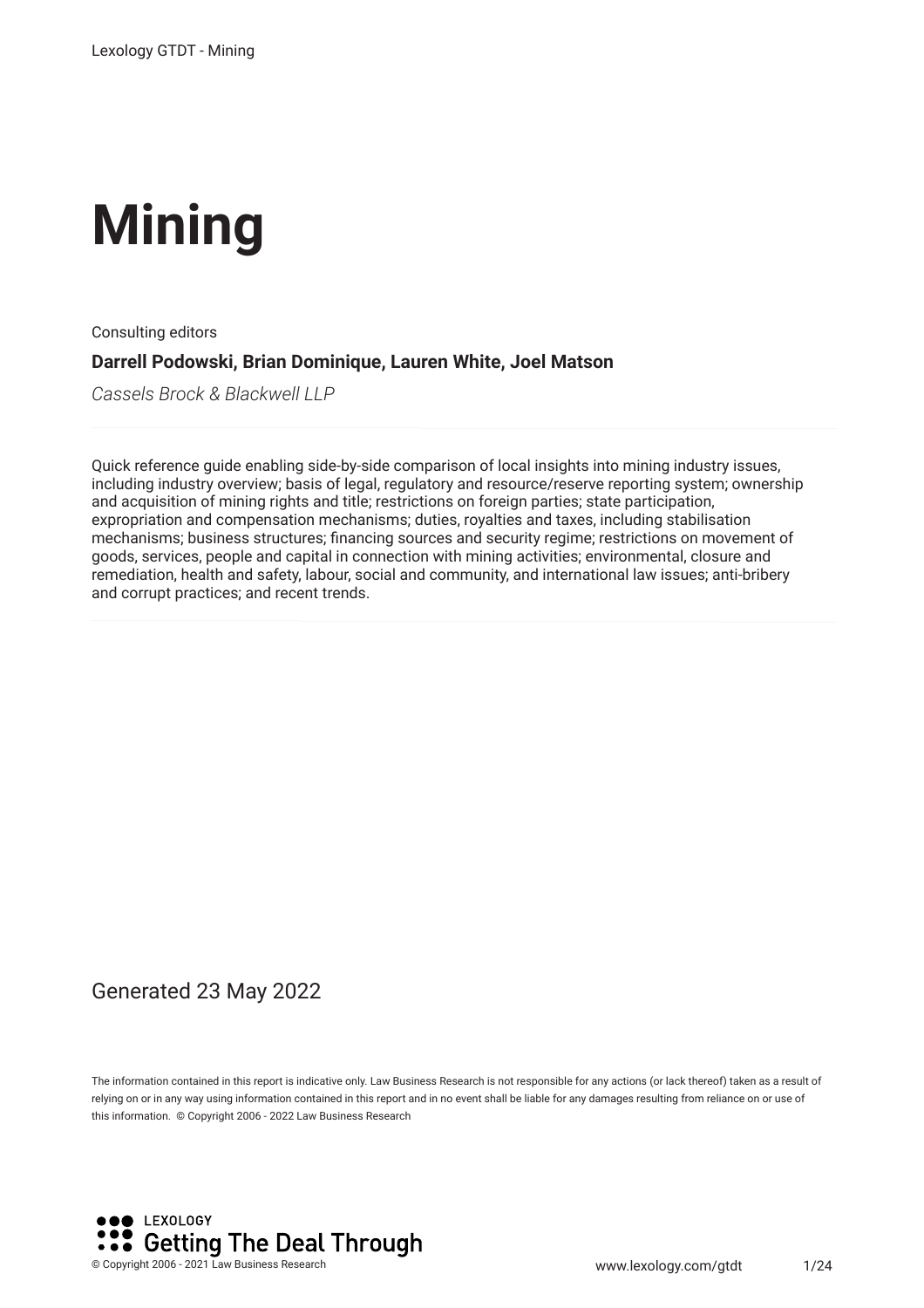## **Table of contents**

#### **MINING INDUSTRY**

**Standing Target minerals Regions**

#### **LEGAL AND REGULATORY STRUCTURE**

**Basis of legal system Regulation Classifcation system**

#### **MINING RIGHTS AND TITLE**

**State control over mining rights Publicly available information and data Acquisition of rights by private parties Renewal and transfer of mineral licences Duration of mining rights Acquisition by domestic parties versus acquisition by foreign parties Protection of mining rights Surface rights Participation of government and state agencies Government expropriation of licences Protected areas**

#### **DUTIES, ROYALTIES AND TAXES**

**Duties, royalties and taxes payable by private parties**

**Tax advantages and incentives**

**Tax stabilisation**

**Carried interest**

**Transfer taxes and capital gains**

**Distinction between domestic parties and foreign parties**

#### **BUSINESS STRUCTURES**

**Principal business structures Local entity requirement**

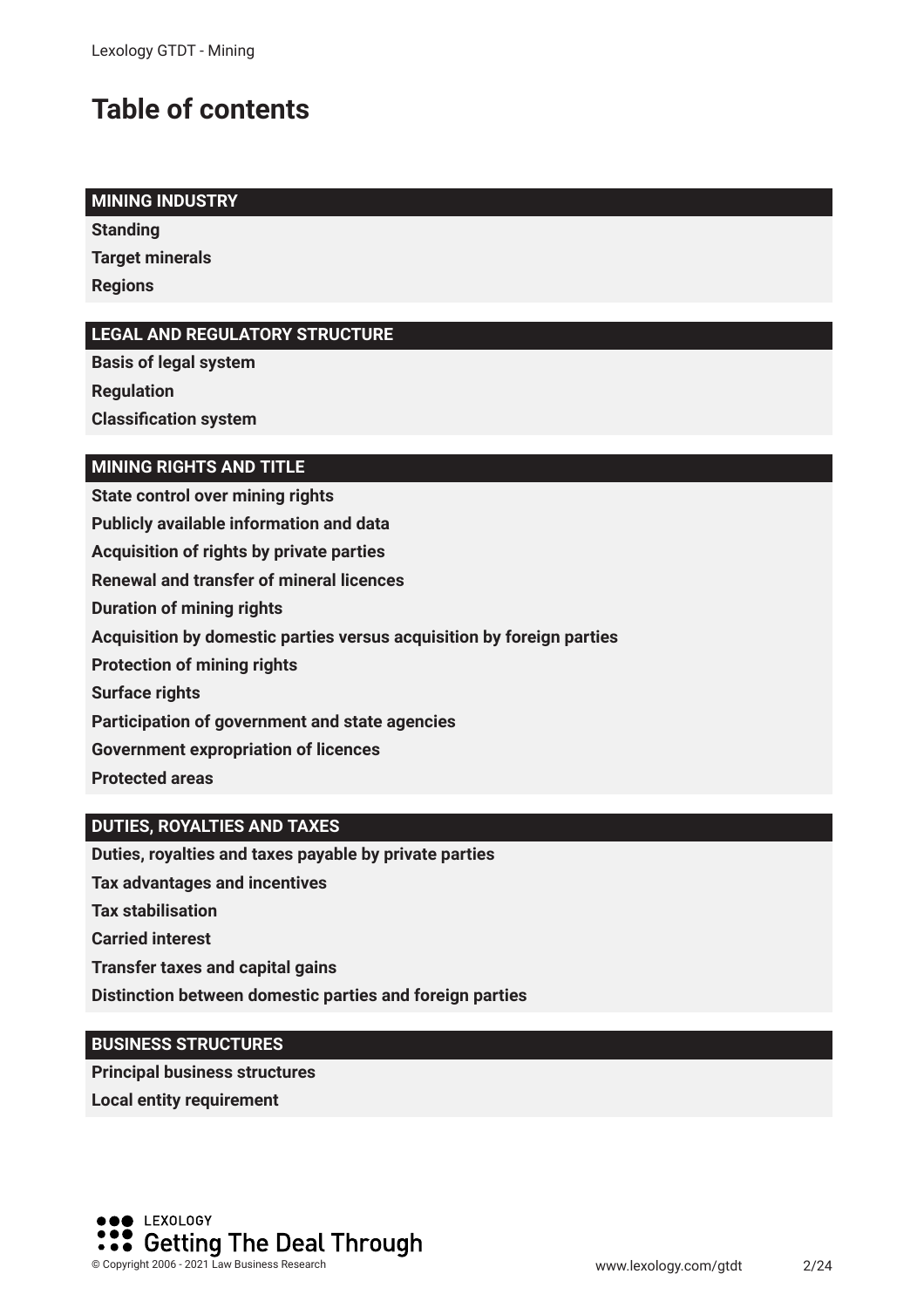#### **Bilateral investment and tax treaties**

#### **FINANCING**

**Principal sources of fnancing**

**Direct fnancing from government or major pension funds**

**Security regime**

#### **RESTRICTIONS**

**Importation restrictions**

**Standard conditions and agreements**

**Mineral restrictions**

**Import of funds restrictions**

#### **ENVIRONMENT**

**Principal applicable environmental laws Environmental review and permitting process Sustainability Closure and remediation process Restrictions on building tailings or waste dams**

#### **HEALTH AND SAFETY, AND LABOUR ISSUES**

**Principal health and safety, and labour laws Management and recycling of mining waste Use of domestic and foreign employees**

#### **SOCIAL AND COMMUNITY ISSUES**

**Community engagement and CSR Rights of aboriginal, indigenous or disadvantaged peoples**

**International law**

#### **ANTI-BRIBERY AND CORRUPT PRACTICES**

**Local legislation Foreign legislation Disclosure of payments by resource companies**

#### **FOREIGN INVESTMENT**

**Foreign ownership restrictions**

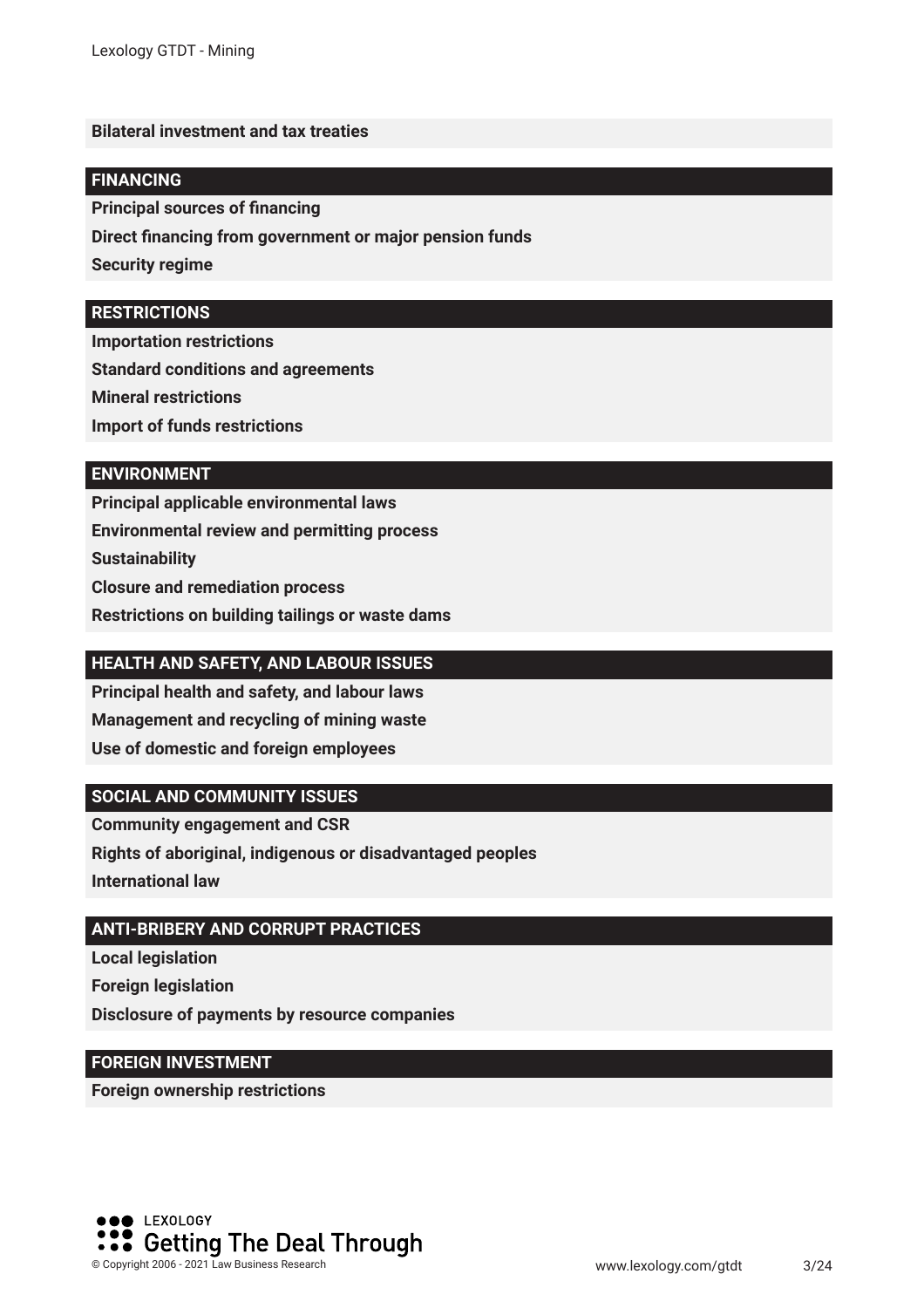#### **INTERNATIONAL TREATIES**

**Applicable international treaties**

#### **UPDATE AND TRENDS**

**Recent developments** 

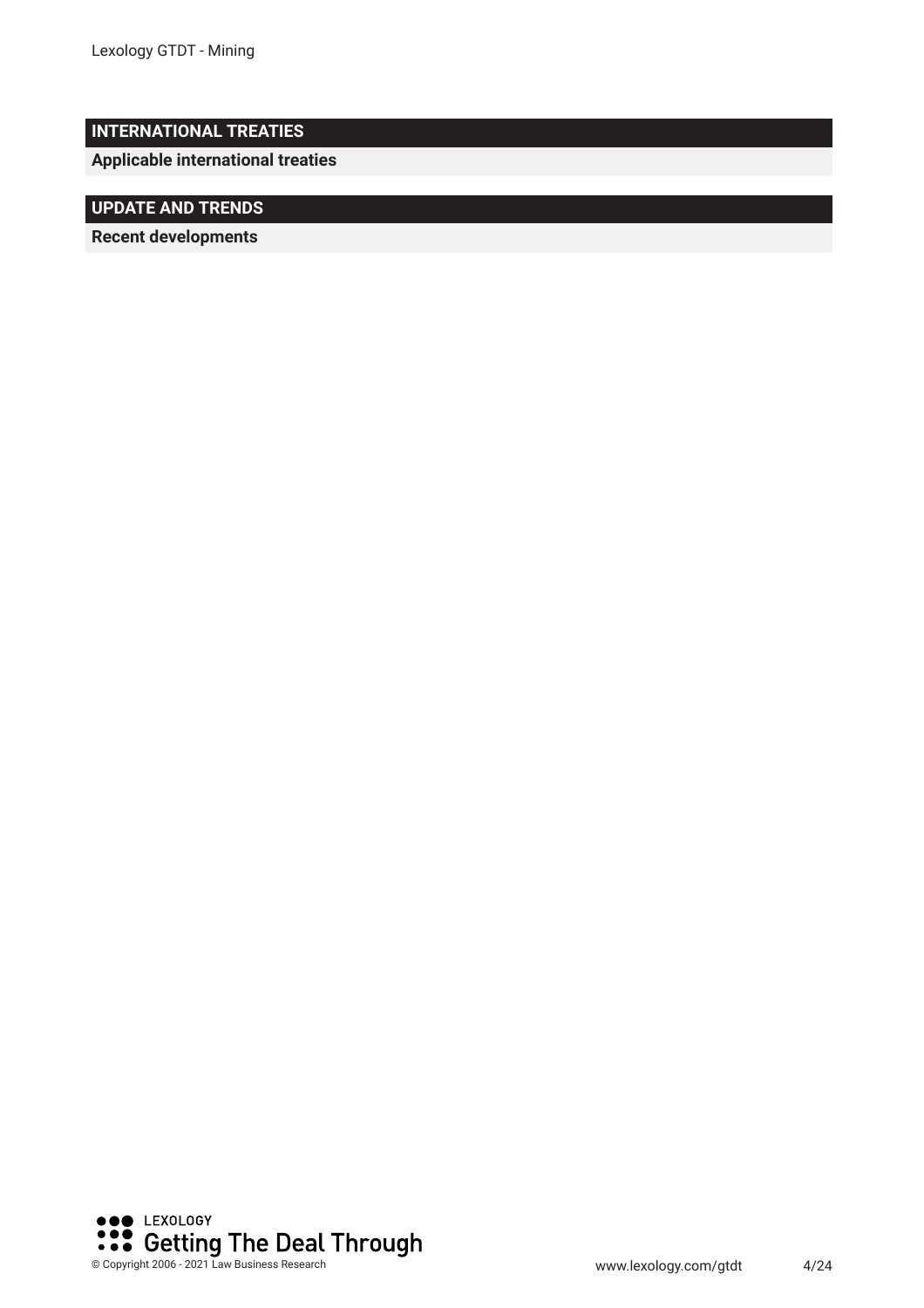### **Contributors**

#### **Greenland**



**Helen Kibsgaard** hk@nuna-law.gl *Nuna Law Firm*



**Peter Schriver** ps@nuna-law.gl *Nuna Law Firm*



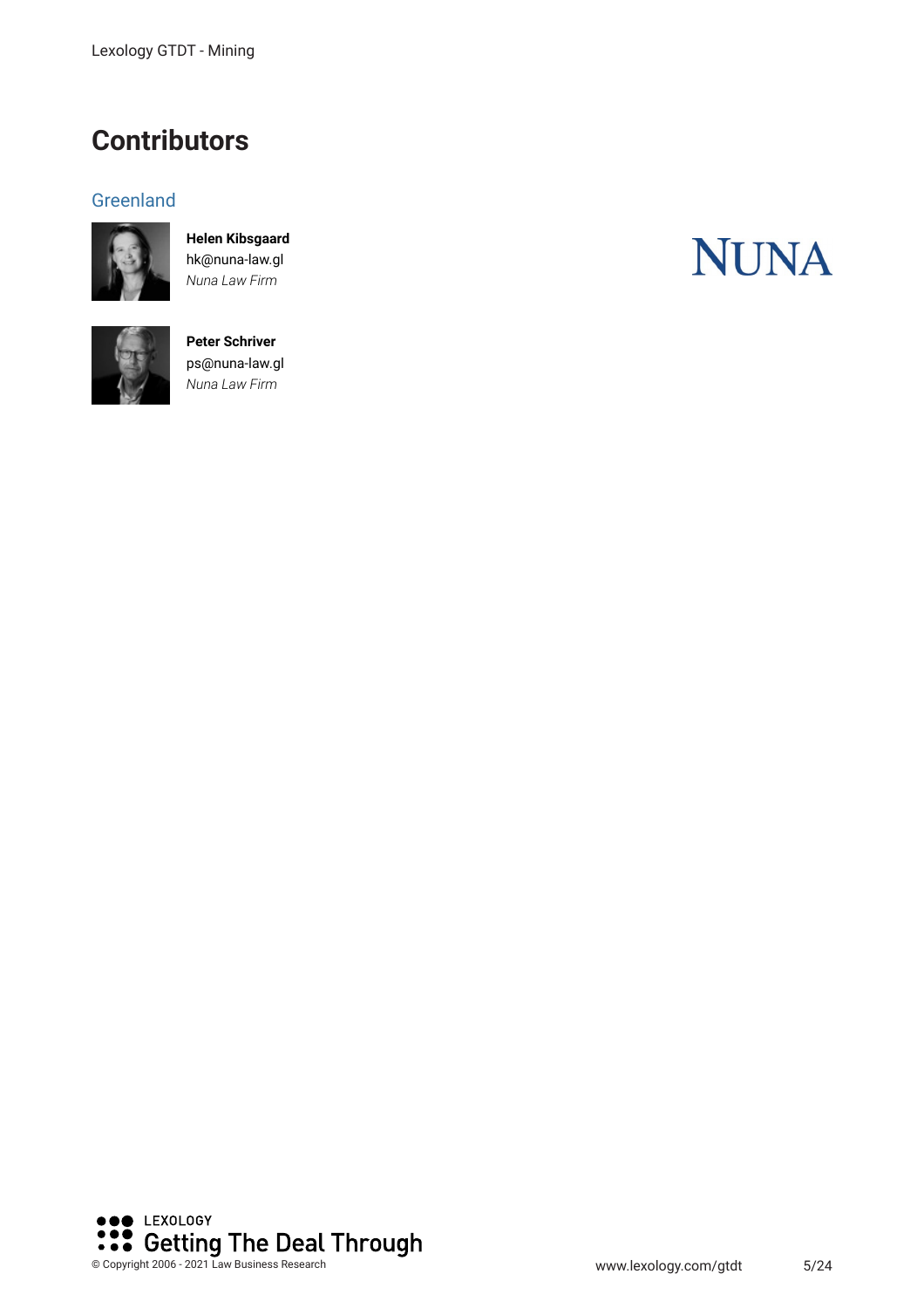#### **MINING INDUSTRY**

#### **Standing**

What is the nature and importance of the mining industry in your country?

The mining industry is very important to Greenland. At present, there are seven exploitation licences in

Greenland: a gold mine in South Greenland (Nanulaq A/S), an iron ore project (London Mining Greenland A/S), a gemstone mine (Greenland Ruby A/S), an anorthosite mine in West Greenland (Hudson Greenland A/S), a lead and zinc project in North Greenland (Ironbark A/S), a rare-earth elements project in South Greenland (Tanbreez Mining Greenland A/S) and an ilmenite mine in North Greenland (Dundas Titanium A/S) for which licences were granted in 2003, 2013, 2014, 2015, 2016, 2020 and 2021. At present, the gemstone and anorthosite mines are in production. Generally, mineral exploration activity has increased over the past 15 years as the world mining community has become more aware of Greenland's mineral potential.

*Law stated - 30 March 2022*

#### **Target minerals**

What are the target minerals?

The target minerals of current mining and exploration projects are base metals, iron and ferroalloys, precious metals, etc, among others, coloured corundum (ruby and pink sapphires), copper, diamonds, gold, ilmenite, iron, lead, molybdenum, nickel, rare earth elements and zinc.

*Law stated - 30 March 2022*

#### **Regions**

Which regions are most active?

The regions of West Greenland and South Greenland are the most active, but we also see emerging and promising projects in East Greenland.

*Law stated - 30 March 2022*

#### **LEGAL AND REGULATORY STRUCTURE**

#### **Basis of legal system**

Is the legal system civil or common law-based?

The legal system in Greenland is a civil law system primarily based on written legislation. Greenland is part of Denmark and is subject to the Danish Constitution, but since 1979 has had an independent status within Denmark by the implementation of the Greenland Home Rule Act. On 21 June 2009, the Act on Greenland Self-Government came into force, replacing the Home Rule Act.

The Danish government still administers certain matters, including the Constitution, foreign and defence policies, the Supreme Court, citizenship and monetary policy. Greenland may take over the administration of all other areas of legislation and took over the legislation on mineral resources shortly after the implementation of the Act on Greenland Self-Government.

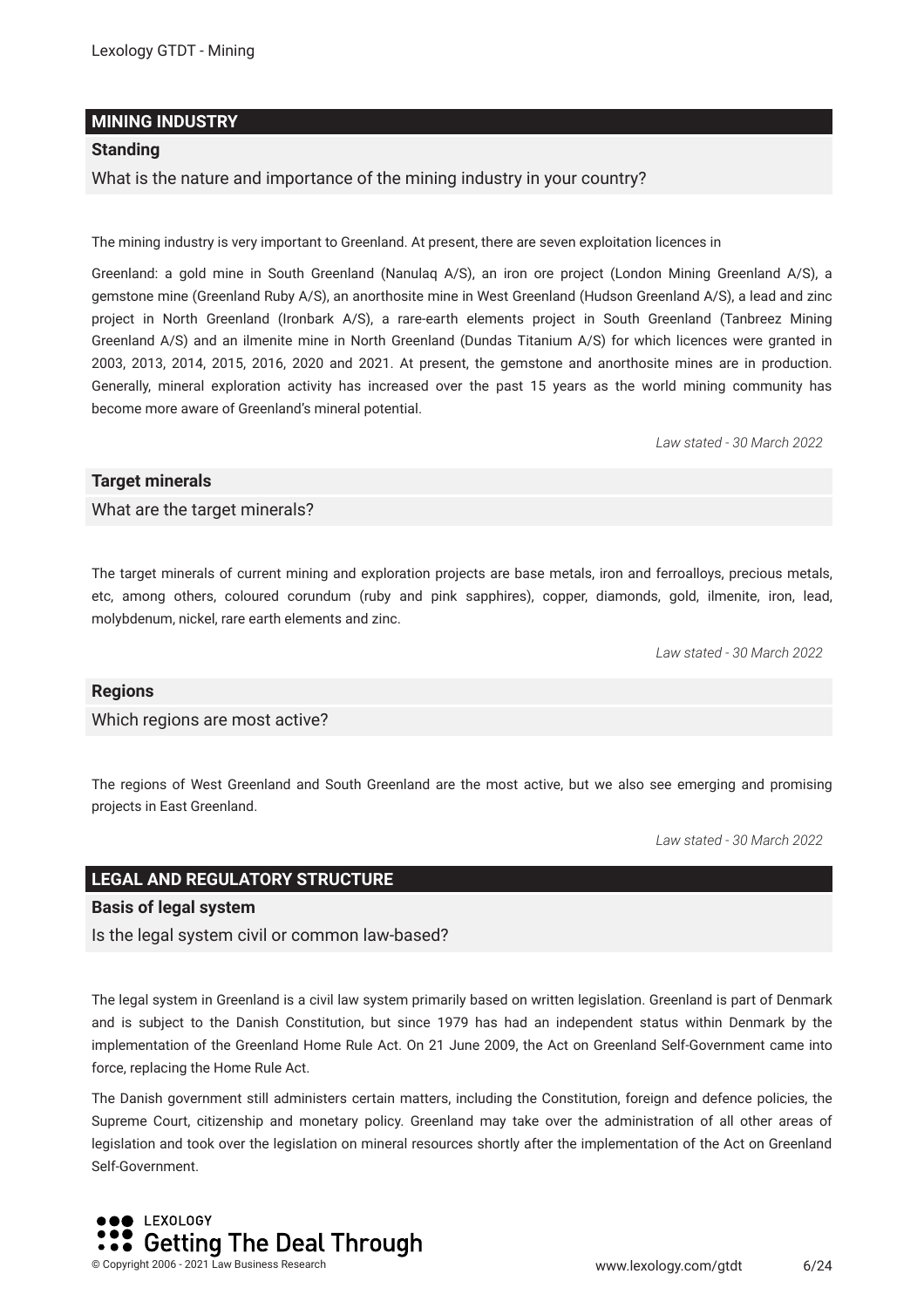*Law stated - 30 March 2022*

#### **Regulation**

How is the mining industry regulated?

The main piece of legislation regulating the mining industry in Greenland is the Greenland Parliament Act of 7 December 2009 on Mineral Resources and Mineral Resource Activities (the Mineral Resources Act), passed by the Greenland parliament in December 2009. Before the implementation of this Act, mineral resources were regulated by a joint Greenland-Danish administration. Greenland now has full authority to make decisions regarding principal investments in mineral resource activities, including the granting of licences. The Greenland government has the right to control and use mineral resources in the subsoil of Greenland, and all industrial prospecting, exploration and exploitation of mineral resources may only be performed under licence.

*Law stated - 30 March 2022*

What are the principal laws that regulate the mining industry? What are the principal regulatory bodies that administer those laws? Were there any major amendments in the past year?

The principal law regulating the mining industry in Greenland is the Mineral Resources Act. Amendments to the Mineral Resources Act were passed by the Greenland parliament in 2012, 2014, 2015, 2016, 2018 and 2019. Also, a new Uranium Act was passed in 2021.

The latest amendments in the Mineral Resources Act relate to the terms and conditions of an exploitation licence. A licensee who, under an exploration licence, has discovered and delimited deposits that he or she intends to exploit, and who has otherwise met the terms of the licence, is entitled to be granted an exploitation licence.

The requirement that it must be a commercially exploitable deposit and the related requirement for documentation of feasibility studies have been removed.

Also, it has been clarifed that in an area covered by an exploitation licence, no parties other than the licensee may perform activities under a licence for prospecting, exploration or exploitation of minerals (provided that other activities, eg, tourism activities such as hunting etc, may still be carried out in the area). Finally, under an exploitation licence, terms may be stipulated on deadlines for matters of material importance to the execution of the exploitation activities and other activities under the licence. The government can decide that a licence shall lapse or be revoked if a deadline or an extended deadline is not met.

Currently, a split of the legislation on minerals and hydrocarbons is being prepared to provide a new mining law. The current main rules and regulations on minerals are expected to be re-enacted. Reference is also made to the Standard Terms for Exploration Licences for Minerals (Excluding Hydrocarbons) in Greenland of 25 June 2013 providing for standard fxed terms applying to prospecting and exploration licences. An addendum to the Standard Terms on Payment of Royalties was adopted on 1 July 2014.

The government is responsible for all aspects of mineral exploration and mining in Greenland. The regulatory bodies are as follows:

- the Ministry of Mineral Resources (MMR) is responsible for strategy, policymaking and legal aspects of mineral resources in Greenland. It is also the authority responsible for all socio-economic aspects of mineral resources, including social impact assessments and impact beneft agreements;
- the Mineral Licence and Safety Authority (MLSA) within the MMR is the administrative authority for licences, mineral resource activities and licence-related safety matters including supervision and inspections; and

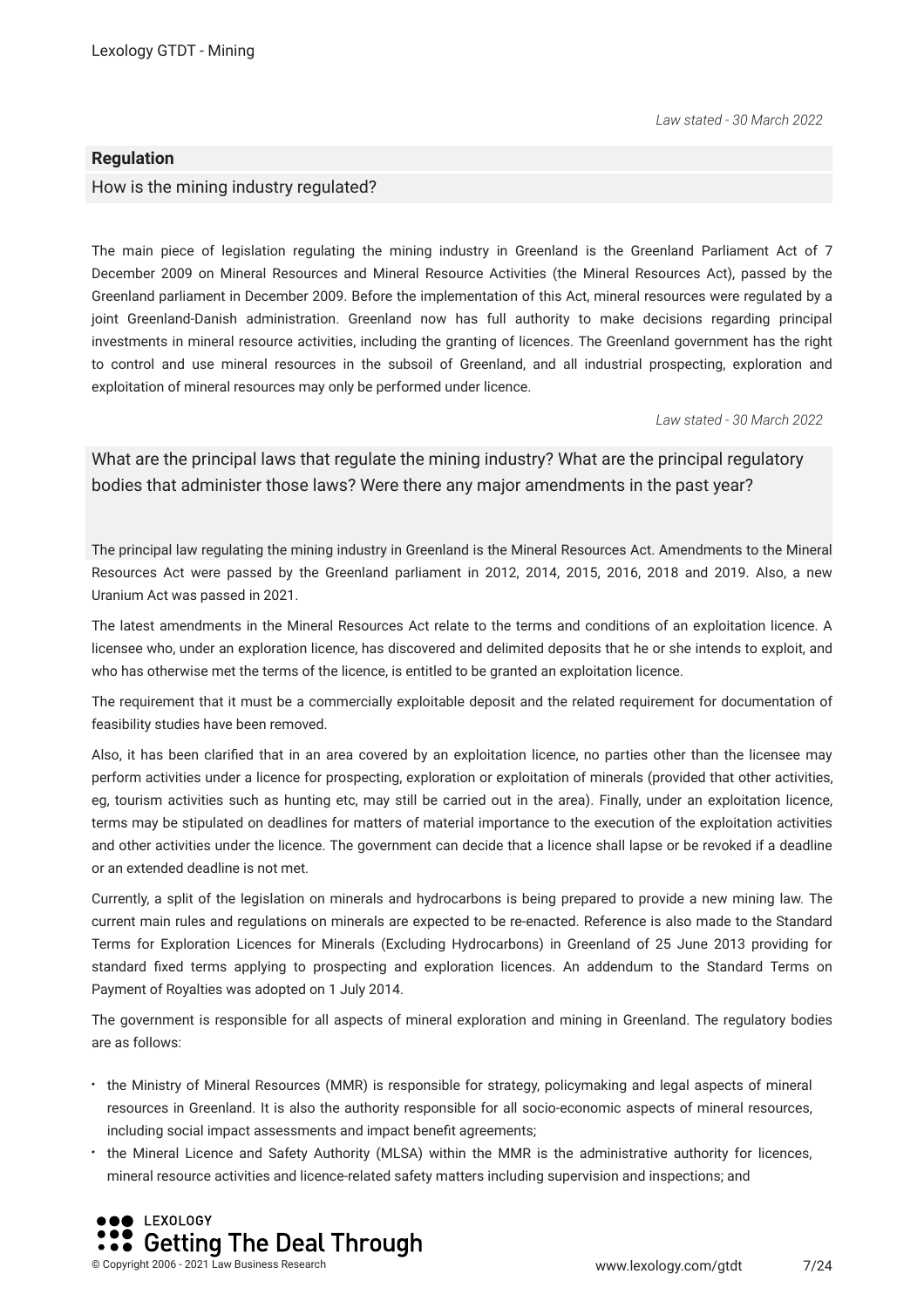the Environmental Agency for the Mineral Resources Area (EAMRA), under the Ministry of Environment and Nature, is the administrative authority for environmental matters relating to mineral and hydrocarbon resource activities, including protection of the environment and nature, environmental liability and environmental impact assessments.

Further information on procedures concerning the granting of licences and relevant legislation applying to the area of mineral resources can be found at www.govmin.gl .

In 2021, the Greenland parliament passed an Act banning the prospecting, exploration and exploitation of uranium. It is also forbidden to carry on prospecting, exploration and exploitation of other minerals than uranium, if the average uranium content of the aggregate resource is 100 parts per million or more.

The Act also provides for a Greenland government authority to issue a similar ban for other radioactive elements than uranium and set the relevant thresholds. The Greenland government may also restrict or revoke any mineral resource prospecting, exploration or exploitation licence if exploitation is not possible owing to the uranium ban.

The Act only applies to future licences being granted after the Act comes into force. However, the Act may be relevant for existing projects in the exploration phase. These may be granted exploitation licences if the project involves a resource that may not be exploited due to the uranium ban.

*Law stated - 30 March 2022*

#### **Classifcation system**

What classifcation system does the mining industry use for reporting mineral resources and mineral reserves?

There are no specifc requirements by law. The Greenland mining industry may use any kind of classifcation system it wishes, as long as it is in accordance with good international practice.

*Law stated - 30 March 2022*

#### **MINING RIGHTS AND TITLE**

#### **State control over mining rights**

To what extent does the state control mining rights in your jurisdiction? Can those rights be granted to private parties and to what extent will they have title to minerals in the ground? Are there large areas where the mining rights are held privately or which belong to the owner of the surface rights? Is there a separate legal regime or process for third parties to obtain mining rights in those areas?

Minerals in the ground in Greenland belong to the Greenland government, and prospecting and exploration for, and exploitation of, mineral resources in Greenland may only be carried out under licences granted to private parties according to the Greenland Parliament Act of 7 December 2009 on Mineral Resources and Mineral Resource Activities (the Mineral Resources Act). However, the resident population of Greenland may carry out the non-commercial collection of loose minerals without a licence being required, but only with respect to exclusive licences for exploration and exploitation of mineral resources granted to other parties.

An exploration and exploitation licence will cover all mineral resources except hydrocarbons and radioactive elements, unless otherwise stipulated in the licence. Land cannot be owned in Greenland, which means no large areas are held

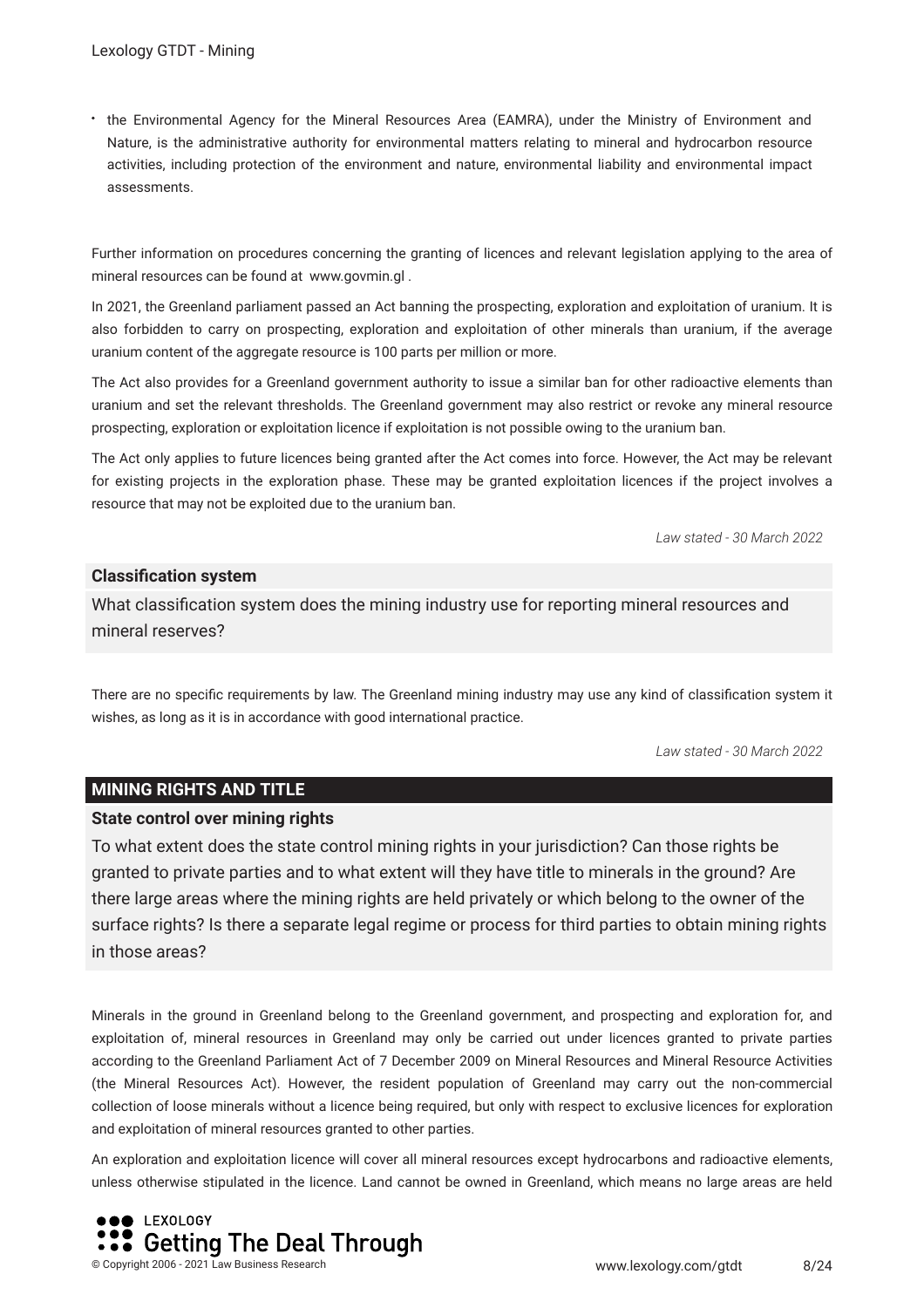privately and there are no owners of surface rights, provided that an exclusive area allotment may be obtained for the construction of buildings and storage and similar. All mining rights rest with the Greenland government and the licensees who have been granted licences by the government.

*Law stated - 30 March 2022*

#### **Publicly available information and data**

What information and data are publicly available to private parties that wish to engage in exploration and other mining activities? Is there an agency, or securities commission regulating public companies, which collects mineral assessment reports from private parties? Must private parties fle mineral assessment reports? Does the agency or the government conduct geoscience surveys, which become part of the database? Is the database available online?

The Mineral Licence and Safety Authority (MLSA) provides advice and assistance to private parties that wish to engage in activities of mineral exploration and development in Greenland. Moreover, their English language website ( www.govmin.gl ) is an important means of communicating relevant information to the mining industry. On this website, there is a wide range of information available, for example, information regarding relevant legislation, application procedures, licence terms, feldwork, reporting and current licences.

The Greenland Mineral Resources Portal is an entry point to all available information about mineral resources in Greenland. It gives access to data, reports, maps and scientifc background information about the geology of Greenland ( www.greenmin.gl ). The Portal is an ongoing project collaboration between the Department of Geology within the Mineral Resources Authority and the Geological Survey of Denmark and Greenland.

Licensees of exploration and prospecting licences shall forward reporting to the MLSA regarding all geological, geochemical, geophysical, technical, environmental and other investigations that have been carried out regarding the licence area during a calendar year.

*Law stated - 30 March 2022*

#### **Acquisition of rights by private parties**

What mining rights may private parties acquire? How are these acquired? What obligations does the rights holder have? If exploration or reconnaissance licences are granted, does such tenure give the holder an automatic or preferential right to acquire a mining licence or more senior tenure? What are the requirements to convert to a mining licence?

Mining rights are granted by the Greenland government upon application (namely, prospecting licences, exploration licences and exploitation licences). A licence issued according to the Mineral Resources Act will cover all mineral resources except hydrocarbons and radioactive elements, unless otherwise stipulated in the licence.

#### **Prospecting licence**

A prospecting licence is non-exclusive and is granted for a fve-year period. The granting of the licence does not preclude the granting of similar licences to other parties and the licence lapses to the extent that exclusive licences may be granted later as regards the area and the resources in question. Further, the licensee has no right prior to other parties when applying for an exclusive exploration licence as regards the area and the resources in question.

The licensee has no exploration commitments and may surrender the licence at any time by written notice to the

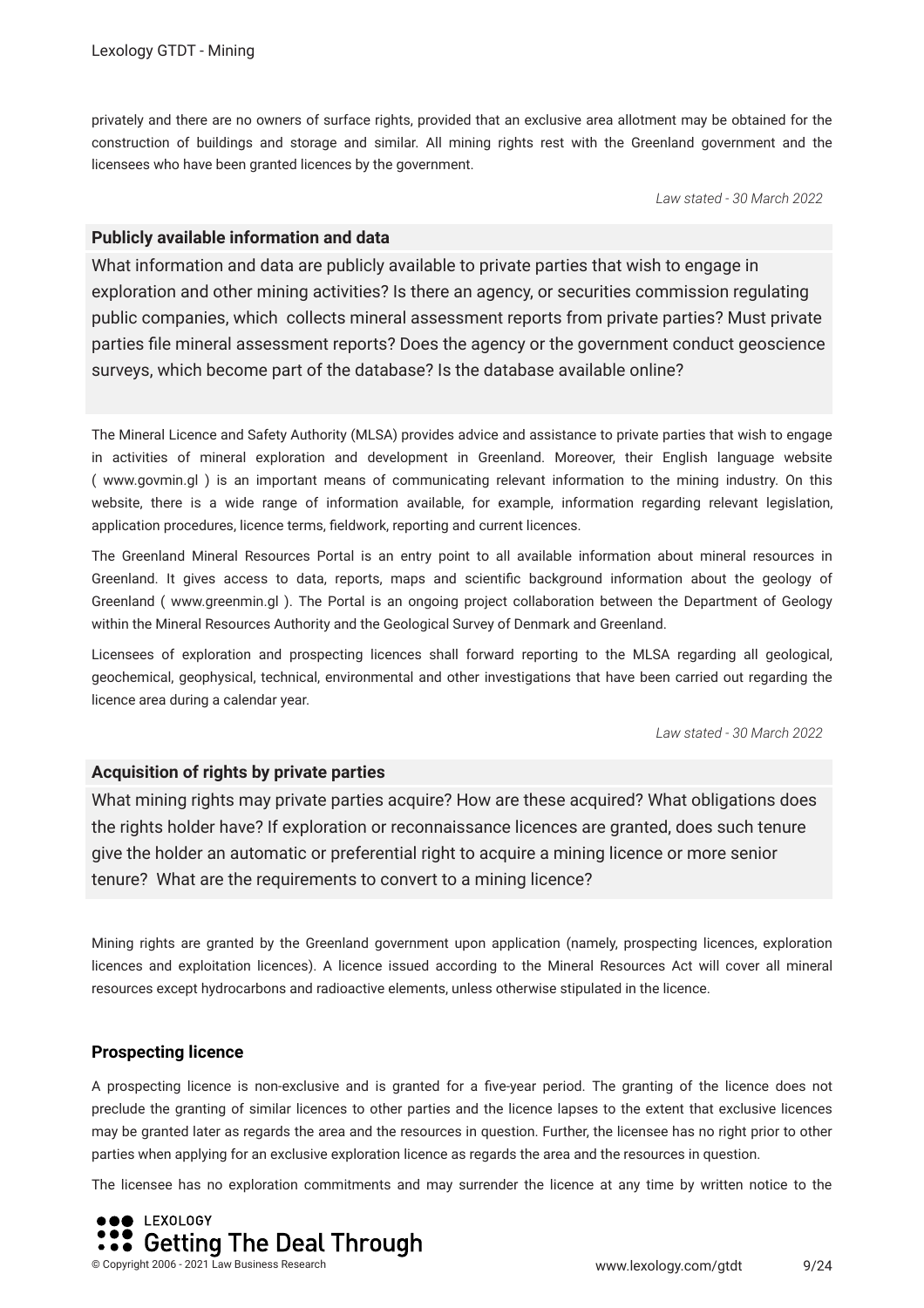MLSA. Under certain conditions, the expenditure made under a prospecting licence may, within three years of the calendar year in which the expenditure was made, qualify as the fulflment of the exploration obligations for one or more exploration licences.

#### **Exploration licence**

An exploration licence is exclusive, precluding the granting of a similar licence in the same area to other parties. However, permanent residents may carry out the non-commercial collection of loose minerals without a licence in the licence area. An exploration licence is granted for a fve-year period and at the expiry of the frst licence period, the licensee is entitled to be granted a new licence for the same area for fve years. At the expiry of the second licence period (years six to 10), the licensee may be granted additional new three-year licences for years 11 to 13, 14 to 16, 17 to 19 and 20 to 22 for the same area, wholly or partly, provided the terms of the licence have been complied with. However, the licensee is not entitled to have these licences granted.

During the licence period, the licensee is obliged to spend a fxed minimum of exploration expenses per calendar year calculated as the sum of an amount per licence per year and an amount per square kilometre per year stipulated in the standard terms. In addition, a yearly licence fee is payable from year six of the licence period.

Within 12 months of the termination of the activities under the licence or the granting of a new licence in continuation of this licence, the licensee must:

- remove all installations, buildings, stored items, etc, in the area that has been established for the activities under the licence, except when the non-removal of these installations, etc, has been approved by the MLSA; and
- carry out fnal clean-up activities in the affected areas and remedy any damage to the terrain and vegetation caused by those activities.

#### **Exploitation licence**

The holder of an exploration licence who has discovered and delimited deposits that he or she intends to exploit, and who has otherwise met the terms of the licence, is entitled to be granted an exploitation licence. If an activity is assumed to have a signifcant impact on social conditions and the environment it is a condition for obtaining an exploitation licence that an environmental impact assessment and a social sustainability assessment have been through a public consultation process and approved by the MLSA. The licence is granted for those parts of the area that contain deposits that the licensee intends to exploit. The licence is granted for a period of 30 years unless a shorter period has been laid down as a condition for granting the licence. The government may extend the period for exploitation. The total period is subject to a maximum of 50 years.

An exploitation licence may only be granted to public limited liability companies domiciled in Greenland. The company may only perform activities covered by licences granted under the Mineral Resources Act and must not be taxed jointly with other companies, unless joint taxation is compulsory. It is required that these companies may not be more thinly capitalised than the group of which the company forms part, but the company's loan capital must always exceed the shareholders' equity up to a ratio of 2:1. The licensee shall, further, have the necessary expert knowledge and adequate fnancial background with respect to the exploitation activities in question.

Following the granting of an exploitation licence and prior to commencement of development and production the licensee must submit a development plan (including a closure plan) for MLSA approval. The licensee is also obliged to enter into an impact beneft agreement with the government and the relevant municipality imposing obligations for the licensee regarding the use of Greenland labour and enterprises and also regarding the education of Greenland labour.

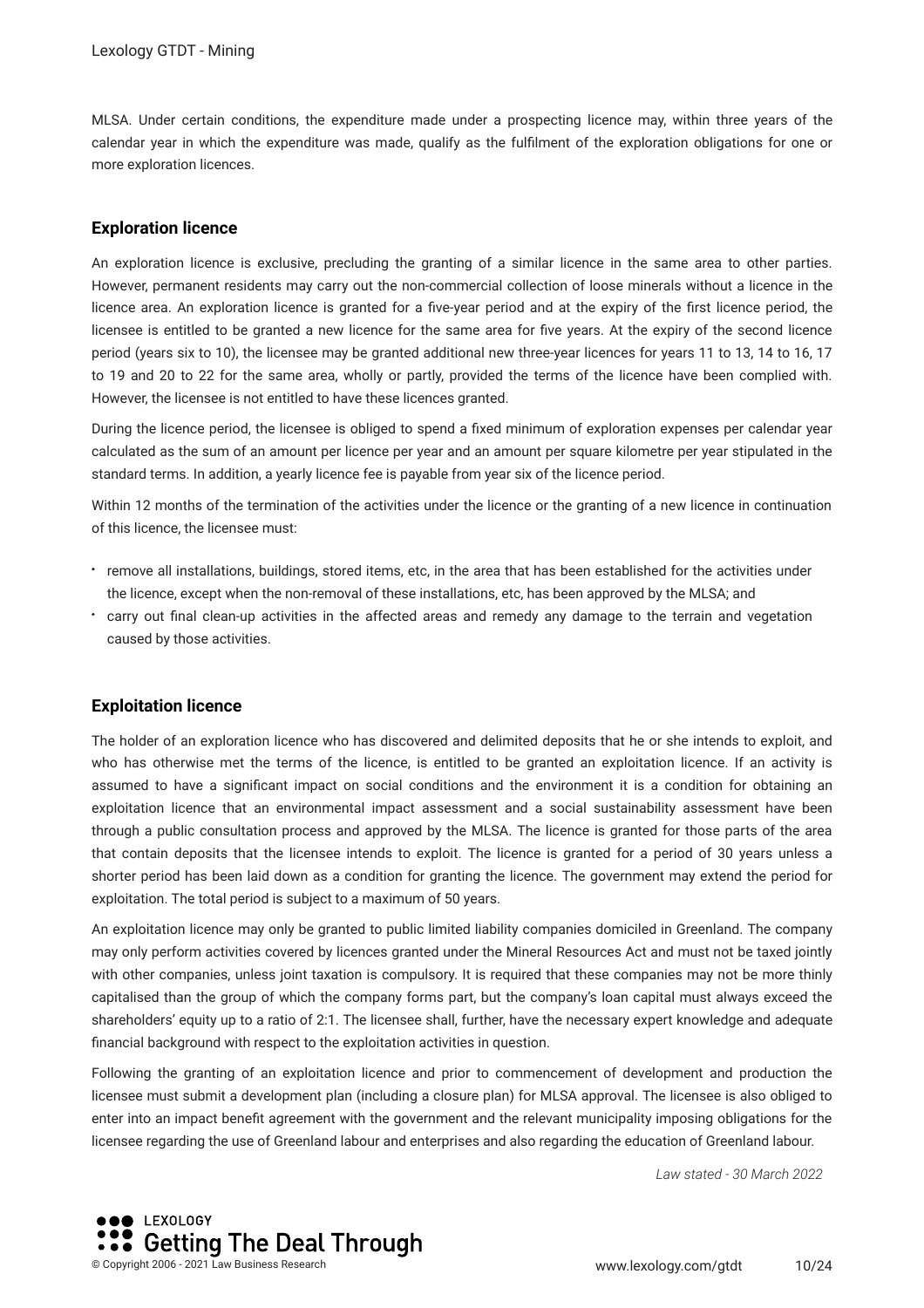#### **Renewal and transfer of mineral licences**

What is the regime for the renewal and transfer of mineral licences?

A prospecting licence is non-exclusive and is granted for a fve-year period. It may not be renewed, but an application may be made for a new prospecting licence.

An exploration licence is granted for a fve-year period and at the expiry of the frst licence period the licensee is entitled to be granted a new licence for the same area for fve years. At the expiry of the second licence period (years six to 10), the licensee may be granted additional new three-year licences for years 11 to 13, 14 to 16, 17 to 19 and 20 to 22 for the same area, wholly or partly, provided the terms of the licence have been complied with. However, the licensee is not entitled to have these licences granted.

An exploitation licence is granted for a period of 30 years, unless a shorter period has been laid down as a condition for granting the licence. The government may extend the period for exploitation. The total period is subject to a maximum of 50 years.

Any direct or indirect transfer of a licence to a third party requires approval by the government. Indirect transfer means any transfer of ownership interests that will affect the controlling interest of the licensee.

*Law stated - 30 March 2022*

#### **Duration of mining rights**

What is the typical duration of mining rights? Is there a requirement to relinquish a portion of the mining rights to the government after a certain number of years?

A prospecting licence is granted for fve years only.

An exploration licence is granted for a period of fve years, and at the expiry of the frst licence period, the licensee is entitled to be granted a new licence for the same area for fve years. Pursuant to the Standard Terms, at the expiry of the second licence period (years six to 10), the licensee may be granted additional new three-year licences for years 11 to 13, 14 to 16, 17 to 19 and 20 to 22 for the same area, wholly or partly, provided the terms of the licence have been complied with. However, the licensee is not entitled to have these licences granted.

An exploitation licence is granted for 30 years. The period for exploitation may be extended if warranted by special circumstances, however, the total period cannot exceed 50 years.

There is no obligation to relinquish mining rights, neither in whole nor in part, to the government.

*Law stated - 30 March 2022*

#### **Acquisition by domestic parties versus acquisition by foreign parties**

Is there any distinction in law or practice between the mining rights that may be acquired by domestic parties and those that may be acquired by foreign parties?

There is no distinction between mining rights that may be acquired by domestic and foreign parties, with the exception of an exploitation licence, which may only be granted to public limited companies domiciled in Greenland. However, there is no requirement in relation to the country of origin of the owner of the licencing company. Moreover, certain small-scale mining rights apply to residents in Greenland.

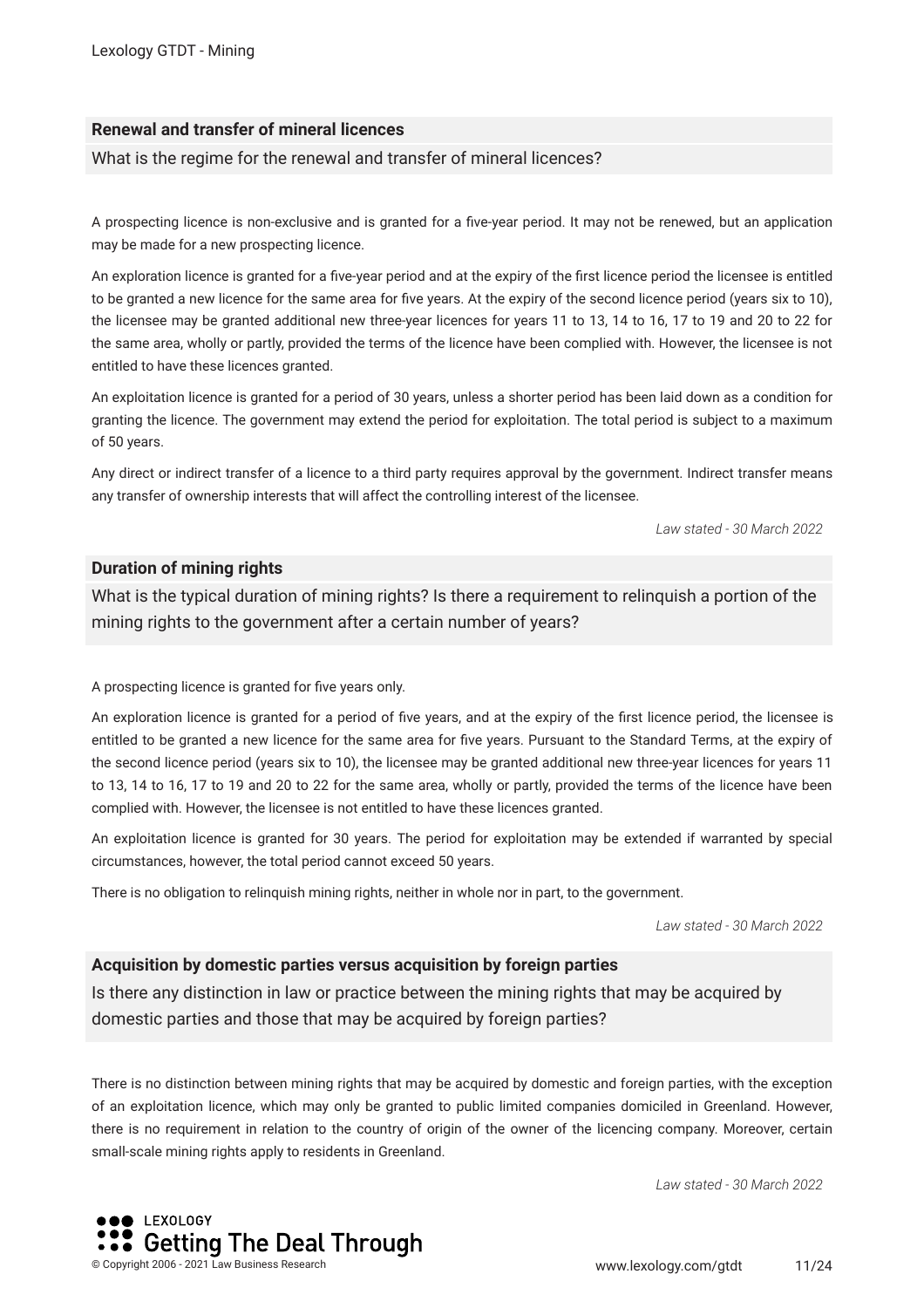#### **Protection of mining rights**

How are mining rights protected? Are foreign arbitration awards in respect of domestic mining disputes freely enforceable in your jurisdiction?

Decisions that, according to the terms of the licence, depending on the judgement or resolve of the Minister for Mineral Resources or the MLSA, are not subject to arbitration. This stipulation does not exclude ordinary reviews by the courts.

In any other case, disputes arising between the government and the licensee regarding questions concerning the licence will be decided upon by a board of arbitration.

With regard to enforcement in Greenland of foreign arbitration awards, the New York Convention on the Recognition and Enforcement of Foreign Arbitral Awards 1958 applies as Greenland is a signatory. Thus, awards made in a state that is a party to the Convention can be enforced in Greenland.

*Law stated - 30 March 2022*

#### **Surface rights**

What types of surface rights may mining rights holders request and acquire? How are these rights acquired? Can surface rights holders oppose these requests or does the holder of the mineral tenure have priority over surface rights use?

In Greenland, ownership of land cannot be obtained since all land is owned by the Greenland people. However, upon application, persons or companies can obtain a right to use a piece of land for a defned purpose, such as the construction of a building. When obtaining exclusive exploration and exploitation licences, the licensee acquires the right to explore and exploit the minerals under the conditions of the licence terms for the area covered by the licence.

*Law stated - 30 March 2022*

#### **Participation of government and state agencies**

Does the government or do state agencies have the right to participate in mining projects? Is there a local listing requirement for the project company?

As a main rule, the government or state agencies do not have the right to participate in mining projects. However, according to section 17(2) of the Mineral Resources Act, a licence may prescribe that a company controlled by the Greenland government will be entitled, on specifed terms, to join as a participant in the activities covered by the licence. This requirement has been made in licences for exploration and exploitation of hydrocarbons, but not in any mineral exploitation licence.

There is no local listing requirement.

*Law stated - 30 March 2022*

#### **Government expropriation of licences**

Are there provisions in law dealing with government expropriation of licences? What are the compensation provisions?

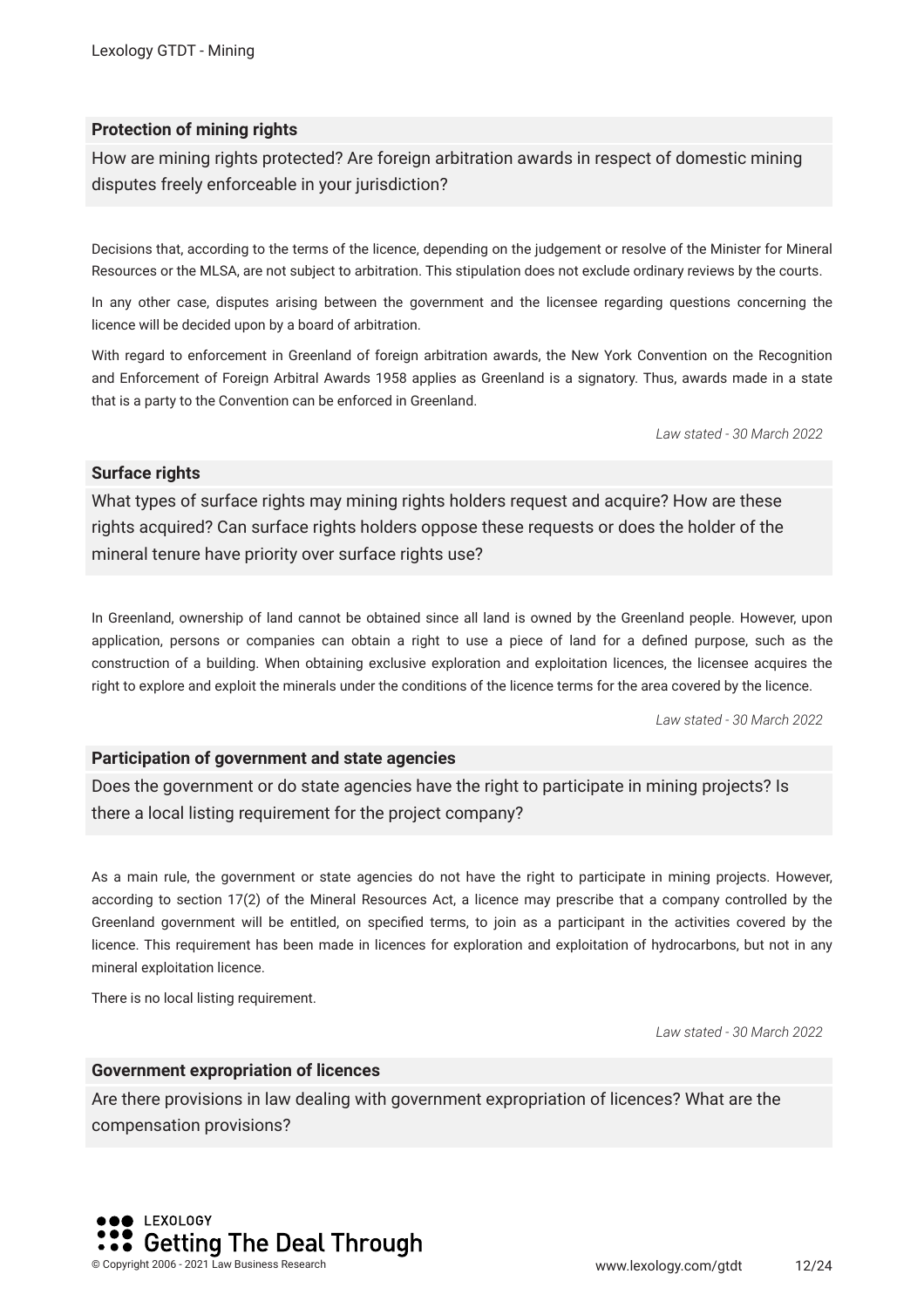Expropriation is defned as the government taking over private property without the consent of the owner. There are no specifc rules or regulations for the expropriation of licences.

According to section 73 of the Constitutional Act of Denmark, which also applies in Greenland, the legislature is authorised to make regulations on expropriation within the framework hereof.

The general rule is that expropriation is only possible if it complies with the following conditions:

- the owner of the property being expropriated is fully compensated;
- the alienation is motivated by the interests of the public good; and
- it is made with statutory authority.

*Law stated - 30 March 2022*

#### **Protected areas**

Are any areas designated as protected areas within your jurisdiction and which are off-limits to mineral exploration or mining, or specially regulated?

There are currently 12 protected areas in Greenland. Each of the areas has their own history and serve to protect unique landscapes or wildlife habitats, the most notable being the Ilulissat Icefjord, which is included on the United Nations Educational, Scientifc and Cultural Organization's World Heritage list. Further information about the areas in question can be obtained by contacting the MLSA or the Ministry of Nature, Environment and Energy.

*Law stated - 30 March 2022*

#### **DUTIES, ROYALTIES AND TAXES**

#### **Duties, royalties and taxes payable by private parties**

What duties, royalties and taxes are payable by private parties carrying on mining activities? Are these revenue-based or proft-based?

Unless otherwise stated in the exploration licence, which precedes the exploitation licence, the economic terms of an exploitation licence will be:

- \* taxation according to Greenland legislation in force at any time:
- payment of a fee of 100,000 Danish kroner to the Mineral Licence and Safety Authority (MLSA) at the granting of an exploitation licence;
- reimbursement of the MLSA's expenses regarding the regulation of the licensee's activities; and
- royalties.

The more specifc terms on royalties for different types of minerals are stated in appendices 1 to 4 to the addendum to the Standard Terms for Exploitation Licences, which came into force on 1 July 2014. The addendum applies to the following licences:

- 1. a licence for exploration for minerals (excluding hydrocarbons) in Greenland if the licence is granted on 1 July 2014 or later;
- 2. a licence for exploration for minerals (excluding hydrocarbons) in Greenland if the licence is granted earlier than 1 July 2014 and it follows from the licence, including any addendum or any other amendment to the licence, that

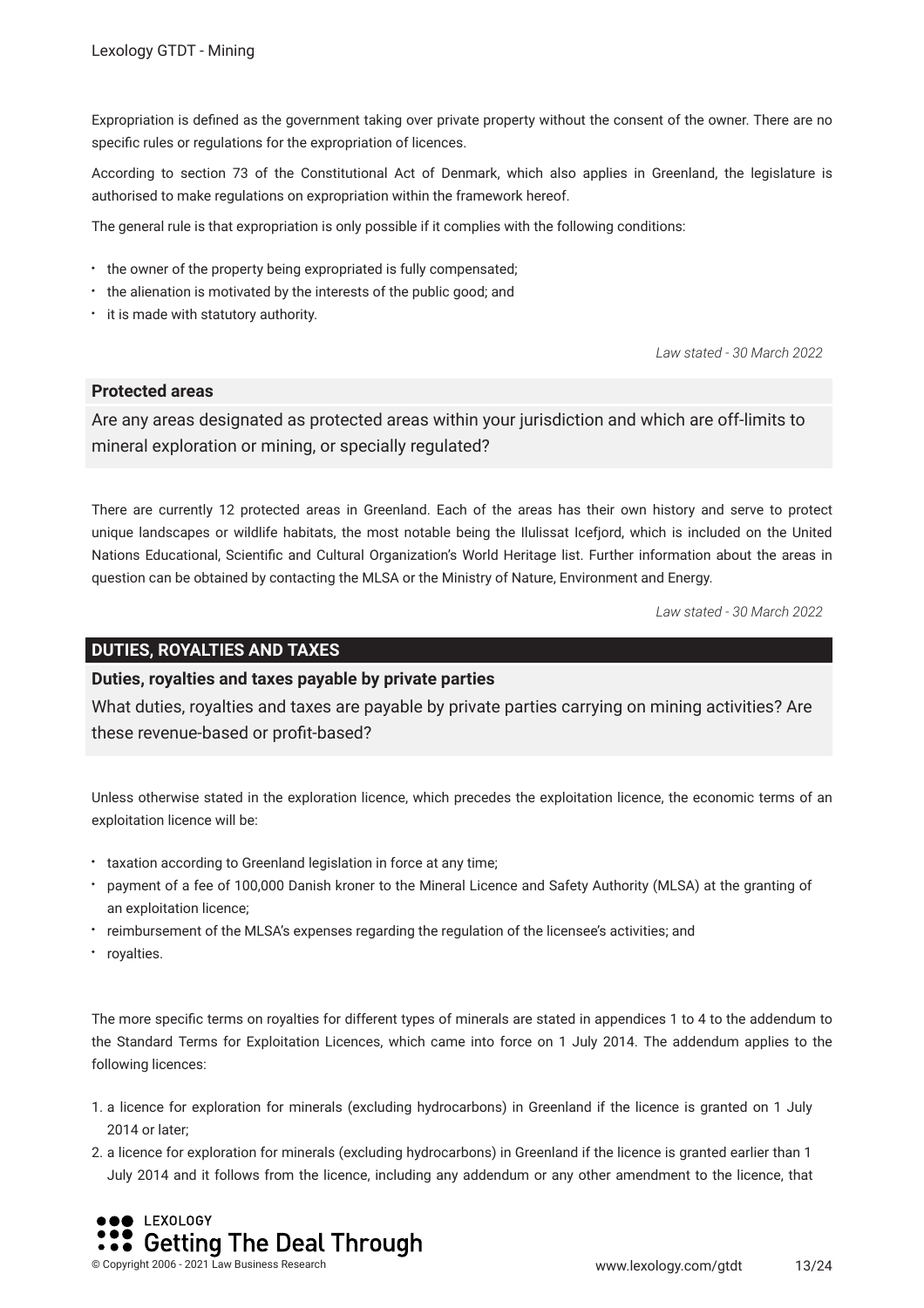the Greenland government may set terms on the licensee's payment of royalties or consideration, including royalties in an exploitation licence granted on the basis of the exploration licence; and

3. a licence for exploration for minerals (excluding hydrocarbons) in Greenland if the licence is granted earlier than 1 July 2014 and the Greenland government and the licensee agree that this addendum shall apply to the licence.

This means that the Greenland government cannot lay down terms on royalties when granting an exploitation licence on the basis of an exploration licence granted earlier than 1 July 2014, provided that the original exploration licence has not been amended or does not include any addenda or other terms on royalties (see point (2)). However, the last two exploitation licences that were granted in October 2013 and March 2014 include an agreement between the government and the licensees on the payment of royalties.

The royalty elements are differentiated for the various types of minerals, and the main terms for royalties are:

- a licensee exploiting minerals, other than rare earth elements, uranium and gemstones, shall pay a sales royalty of 2.5 per cent of the value of minerals (on certain terms, corporate income tax and corporate dividend tax may be offset against sales royalties);
- a licensee exploiting rare earth elements shall pay a sales royalty of 5 per cent of the value of the elements (on certain terms, corporate income tax and corporate dividend tax may be offset against sales royalties);
- a licensee exploiting uranium shall pay a sales royalty of 5 per cent of the value of the uranium; and
- a licensee exploiting gemstones shall pay a sales royalty of 5.5 per cent of the value of the gemstones and a surplus royalty of 15 per cent based on gross proft exceeding 40 per cent.

*Law stated - 30 March 2022*

#### **Tax advantages and incentives**

What tax advantages, tax credits and incentives are available to private parties carrying on exploration and mining activities?

From 2020, for companies carrying on mining activities, corporate taxation amounts to 25 per cent; corporate taxation for other companies is 26.5 per cent.

The tax on dividends for companies carrying out mining activity is 36 per cent regardless of the municipality in which the company is situated, as opposed to other companies that pay a tax on dividends of 42 to 44 per cent, depending on their home municipality. Finally, companies carrying on mining activities can bring deficits forward without time limits whereas other companies have a time limit of five years.

*Law stated - 30 March 2022*

#### **Tax stabilisation**

Does any legislation provide for tax stabilisation or are there tax stabilisation agreements in force?

No.

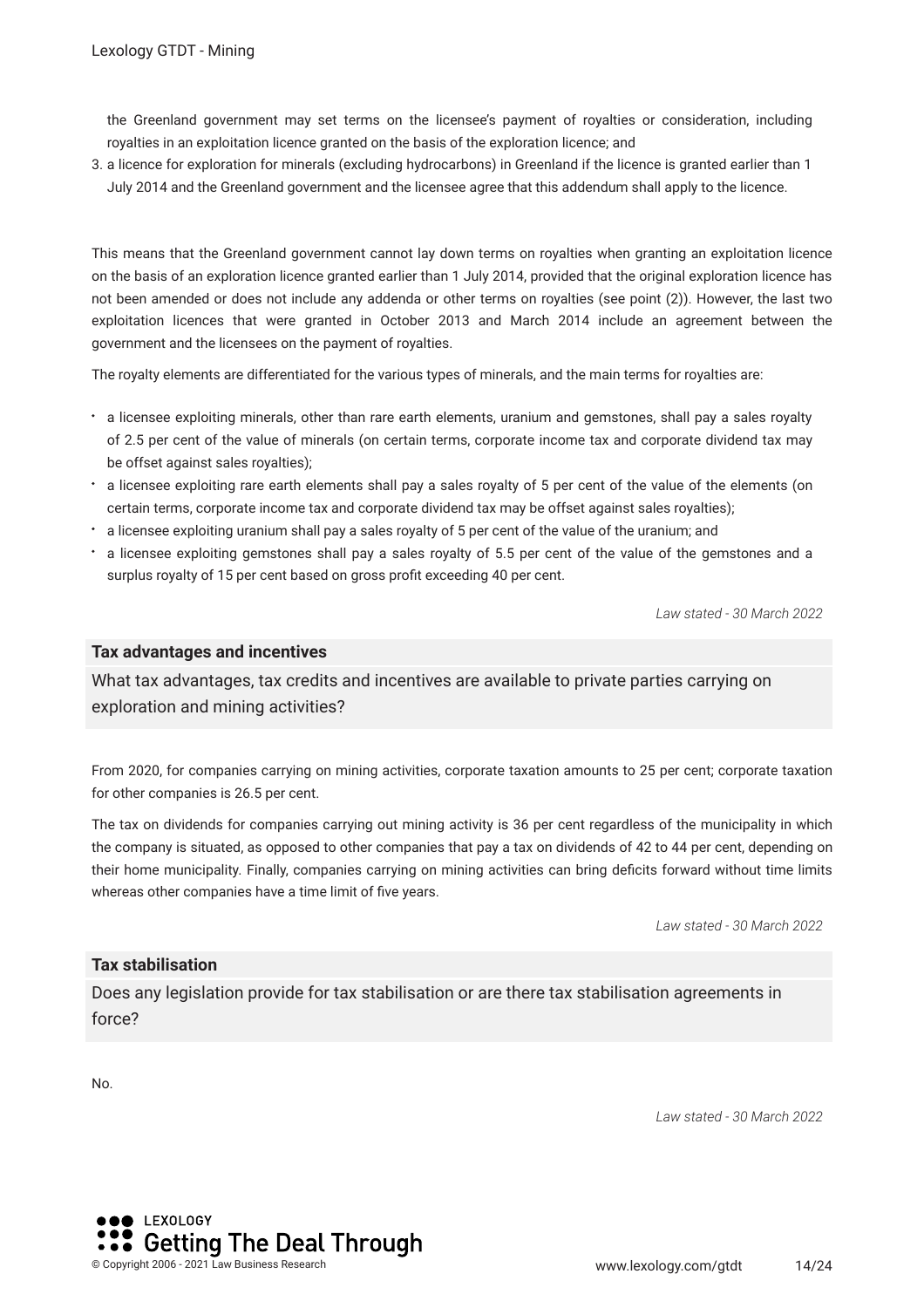#### **Carried interest**

Is the government entitled to a carried interest, or a free carried interest in mining projects?

As a general rule, the government is not entitled to a free carried interest in mining projects. However, according to section 17(2) of the Greenland Parliament Act of 7 December 2009 on Mineral Resources and Mineral Resource Activities, a licence may prescribe that a company controlled by the government will be entitled on specifed terms to join as a participant in the activities covered by the licence. This requirement has not been seen in mineral licences.

*Law stated - 30 March 2022*

#### **Transfer taxes and capital gains**

Are there any transfer taxes or capital gains imposed regarding the transfer of licences?

Capital gains on the transfer of licences are included in the calculation of the corporate taxable income.

*Law stated - 30 March 2022*

#### **Distinction between domestic parties and foreign parties**

Is there any distinction between the duties, royalties and taxes payable by domestic parties and those payable by foreign parties?

There is no distinction between the duties, royalties and taxes payable by domestic licence holders and those payable by foreign parties.

*Law stated - 30 March 2022*

#### **BUSINESS STRUCTURES**

#### **Principal business structures**

What are the principal business structures used by private parties carrying on mining activities?

Exploration licences can be issued to any legal entity based in or outside Greenland. However, an exploitation licence that forms the basis of the right to carry out mining activities will, as a general rule, only be granted to public limited companies domiciled in Greenland exclusively carrying out activities under the licences granted pursuant to the Greenland Parliament Act of 7 December 2009 on Mineral Resources and Mineral Resource Activities (the Mineral Resources Act), and not being taxed together with other companies.

*Law stated - 30 March 2022*

#### **Local entity requirement**

Is there a requirement that a local entity be a party to the transaction?

An exploitation licence that forms the basis of the right to carry out mining activities will, as a general rule, only be granted to public limited companies domiciled in Greenland exclusively carrying out activities under the licences granted pursuant to the Mineral Resources Act, and not being taxed together with other companies.

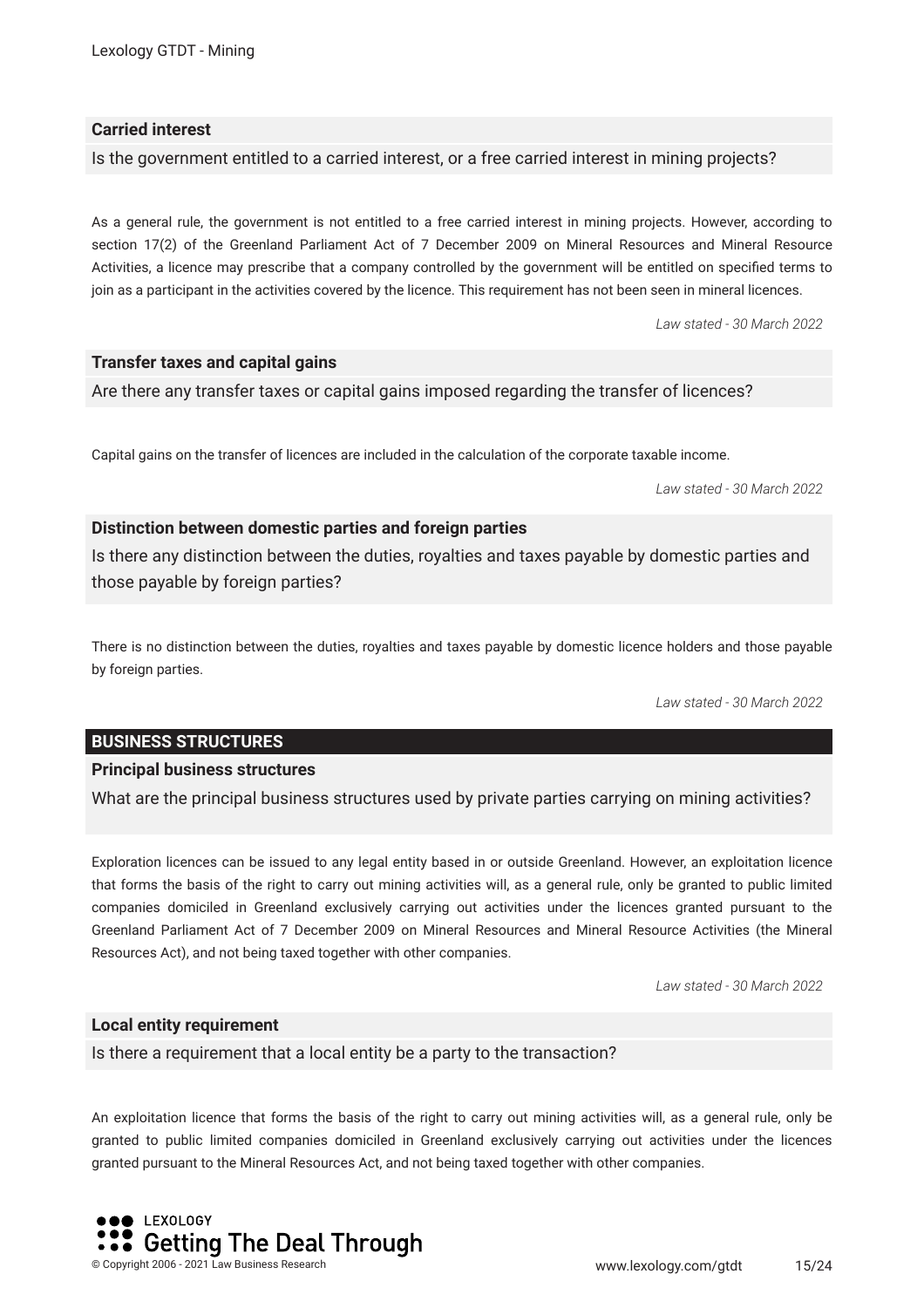*Law stated - 30 March 2022*

#### **Bilateral investment and tax treaties**

Are there jurisdictions with favourable bilateral investment treaties or tax treaties with your jurisdiction through which foreign entities will commonly structure their operations in your jurisdiction?

Greenland has tax treaties with Denmark, the Faroe Islands, Iceland and Norway. Under certain circumstances, it might be relevant for foreign entities established in these countries to structure their operations in Greenland, but this will depend on the specifc circumstances.

*Law stated - 30 March 2022*

#### **FINANCING**

#### **Principal sources of fnancing**

What are the principal sources of fnancing available to private parties carrying on mining activities? What role does the domestic public securities market play in fnancing the mining industry?

The principal sources of fnancing available to private parties carrying on mining activities consist of equity raised on the international markets or private placements. There is no domestic public securities market in Greenland.

*Law stated - 30 March 2022*

#### **Direct fnancing from government or major pension funds**

Does the government, its agencies or major pension funds provide direct fnancing to mining projects?

The Danish Growth Fund and Greenland Venture A/S (owned indirectly by the Greenland government) have invested in several companies involved in mining projects in Greenland, including AEX Gold, Bluejay Mining and Greenland Anorthosite Resources.

*Law stated - 30 March 2022*

#### **Security regime**

Please describe the regime for taking security over mining interests.

According to section 88(2) of the Greenland Parliament Act of 7 December 2009 on Mineral Resources and Mineral Resource Activities, a licence under this Act cannot be attached by creditors and no systems for the perfection of security in mineral licences exist under the laws of Greenland. However, the shares in the licence holder company may be pledged.

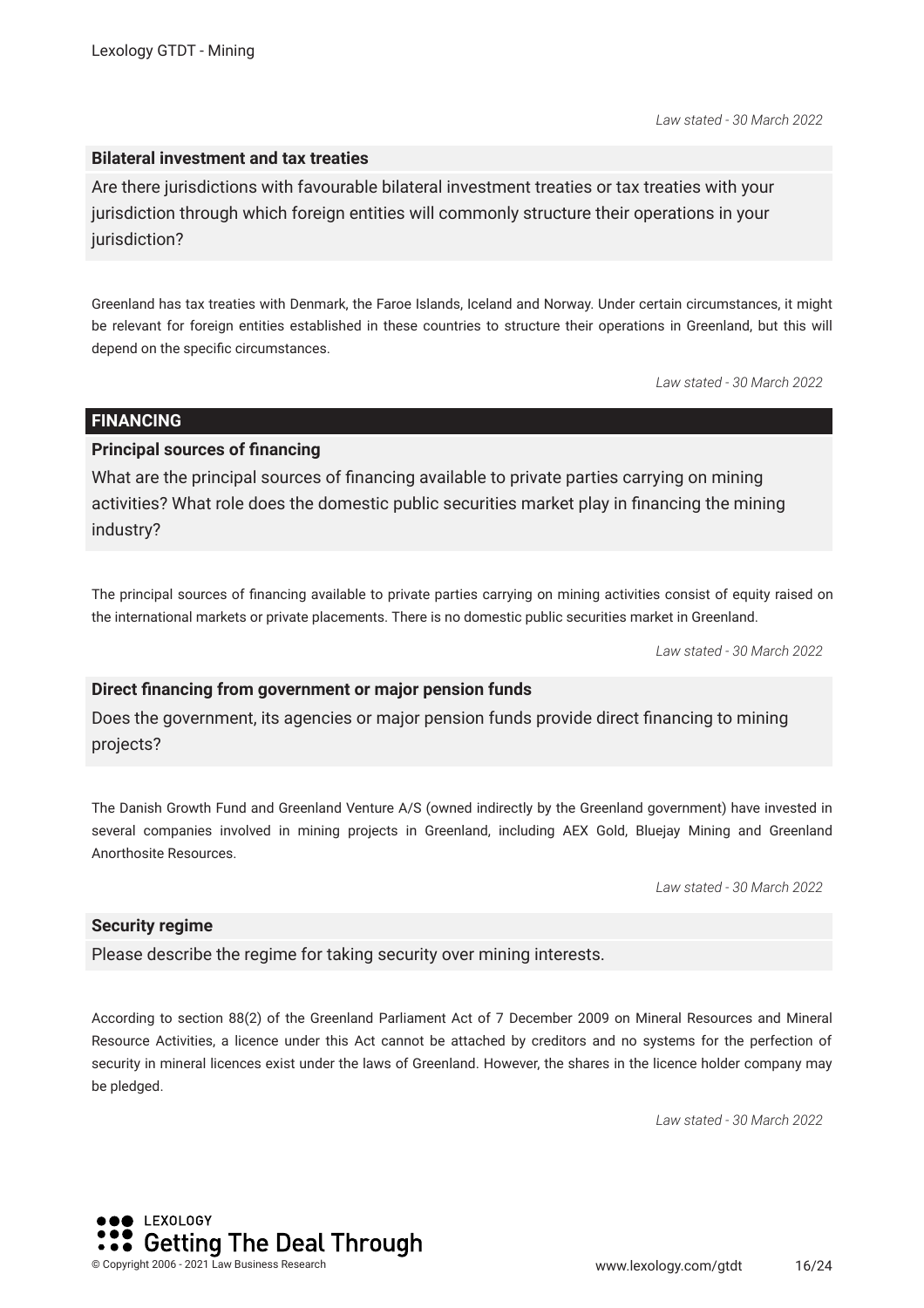#### **RESTRICTIONS**

#### **Importation restrictions**

What restrictions are imposed on the importation of machinery and equipment or services required in connection with exploration and extraction?

Some types of vehicles are subject to import duty. Otherwise, we are not aware of any restrictions or limitations on the importation of machinery and equipment or services required in connection with mining activities in Greenland.

In terms of services, a licence must lay down the extent to which the licensee must use Greenland enterprises for contracts, supplies and services. Other enterprises may be used if Greenland enterprises are not technically or commercially competitive.

The foreign service provider should note that all foreign workers must obtain a residence and work permit (Greenland is not a member of the European Union), except Nordic citizens, who can stay and work in Greenland without a residence and work permit. In any case, a visa may also be required depending on the country of origin.

*Law stated - 30 March 2022*

#### **Standard conditions and agreements**

Which standard conditions and agreements covering equipment supplies are used in your jurisdiction?

No standards are used on equipment supplies.

*Law stated - 30 March 2022*

#### **Mineral restrictions**

What restrictions are imposed on the processing, export or sale of minerals? Are there any export quotas, licensing or other mechanisms that prevent producers from freely exporting their production?

According to the Greenland Parliament Act of 7 December 2009 on Mineral Resources and Mineral Resource Activities (the Mineral Resources Act), the licensee must use Greenland enterprises for contracts, supplies and services unless Greenland enterprises are not technically or commercially competitive.

Also, it is possible when granting a licence to lay down the extent to which the licensee must process exploited mineral resources in Greenland. However, minerals may be processed outside Greenland if processing in Greenland would result in signifcantly higher costs or greater inconvenience.

A licence may also stipulate the extent to which the licensee must keep exploited minerals in Greenland and sell them to persons who are permanently residing and fully liable to pay tax in Greenland. Requirements to this effect may be laid down to the extent such persons themselves will process the minerals in Greenland or otherwise use the minerals commercially in Greenland. The licensee must sell the minerals at arm's-length prices and on arm's-length terms.

The Greenland government may lay down specifc provisions on minerals, including exploration, exploitation, processing, storage, depositing, transport, trading, export, import and certifcation of minerals. It may also lay down provisions or make decisions with a view to implementing or applying international agreements or rules on matters under the Mineral Resources Act in Greenland.

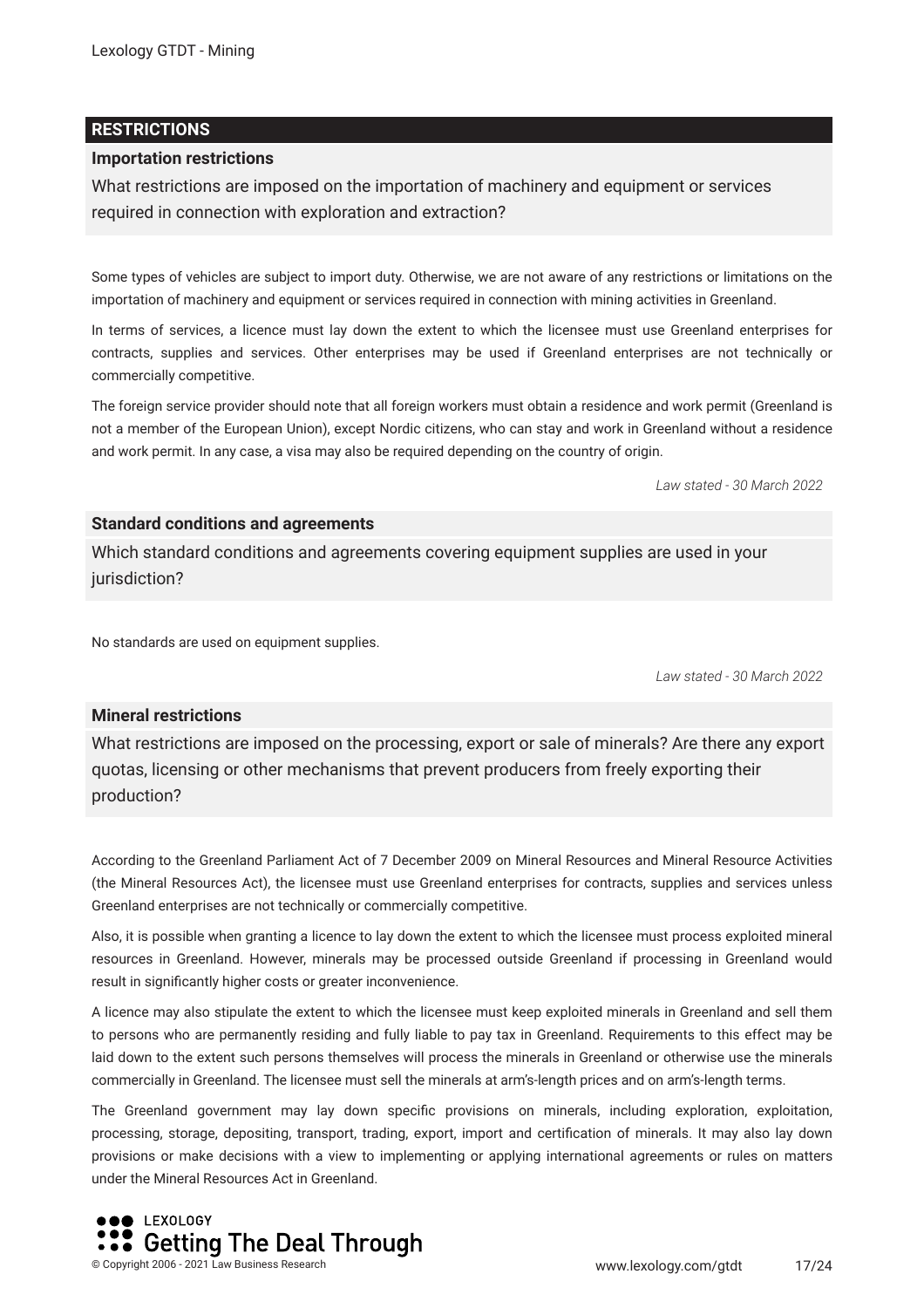The government may lay down provisions on the export and import of rough diamonds and activities relating to rough diamonds as well as provisions aimed at implementing or applying international agreements or rules on rough diamonds, including meeting requirements under the Kimberley Process Certifcation Scheme.

*Law stated - 30 March 2022*

#### **Import of funds restrictions**

What restrictions are imposed on the import of funds for exploration and extraction or the use of the proceeds from the export or sale of minerals?

We are not aware of any restrictions or limitations on the import of funds for mining activities or the use of the proceeds from the export or sale of minerals. There are no restrictions on foreign investments in Greenland.

*Law stated - 30 March 2022*

#### **ENVIRONMENT**

#### **Principal applicable environmental laws**

What are the principal environmental laws applicable to the mining industry? What are the principal regulatory bodies that administer those laws?

The Greenland Parliament Act of 7 December 2009 on Mineral Resources and Mineral Resource Activities provides for several provisions on the protection of the environment, including general rules on environmental protection, environmental protection, climate protection, nature conservation and responsibility for this protection and conservation, and environmental liability.

Greenland has a one-door system under which the Mineral Licence and Safety Authority (MLSA) administers all matters regarding the exploration and exploitation of mineral resources, but the Environmental Agency for Mineral Resource Activities, under the Ministry of Environment and Nature, is the administrative authority for environmental matters relating to mineral and hydrocarbon resource activities, including protection of the environment and nature, environmental liability and environmental impact assessments (EIAs).

*Law stated - 30 March 2022*

#### **Environmental review and permitting process**

What is the environmental review and permitting process for a mining project? How long does it normally take to obtain the necessary permits?

Prior to the commencement of exploitation and development activities, a plan for the activities, including the organisation of production and production installations, must be approved by the Greenland government. In this connection, an EIA report must be prepared and a public consultation process be carried out. The purpose of an EIA is to identify, predict and communicate the potential environmental impacts of a proposed mining project in all its phases from before the commencement of mining to after closure, and to propose measures to address and mitigate these impacts.

The draft EIA is published on the government's public consultation portal for a minimum of eight weeks. During this period, public consultation meetings are held in relevant towns and settlements. At the end of the consultation period, the licensee must address all comments in the three languages in a white paper, and revise the EIA. Following

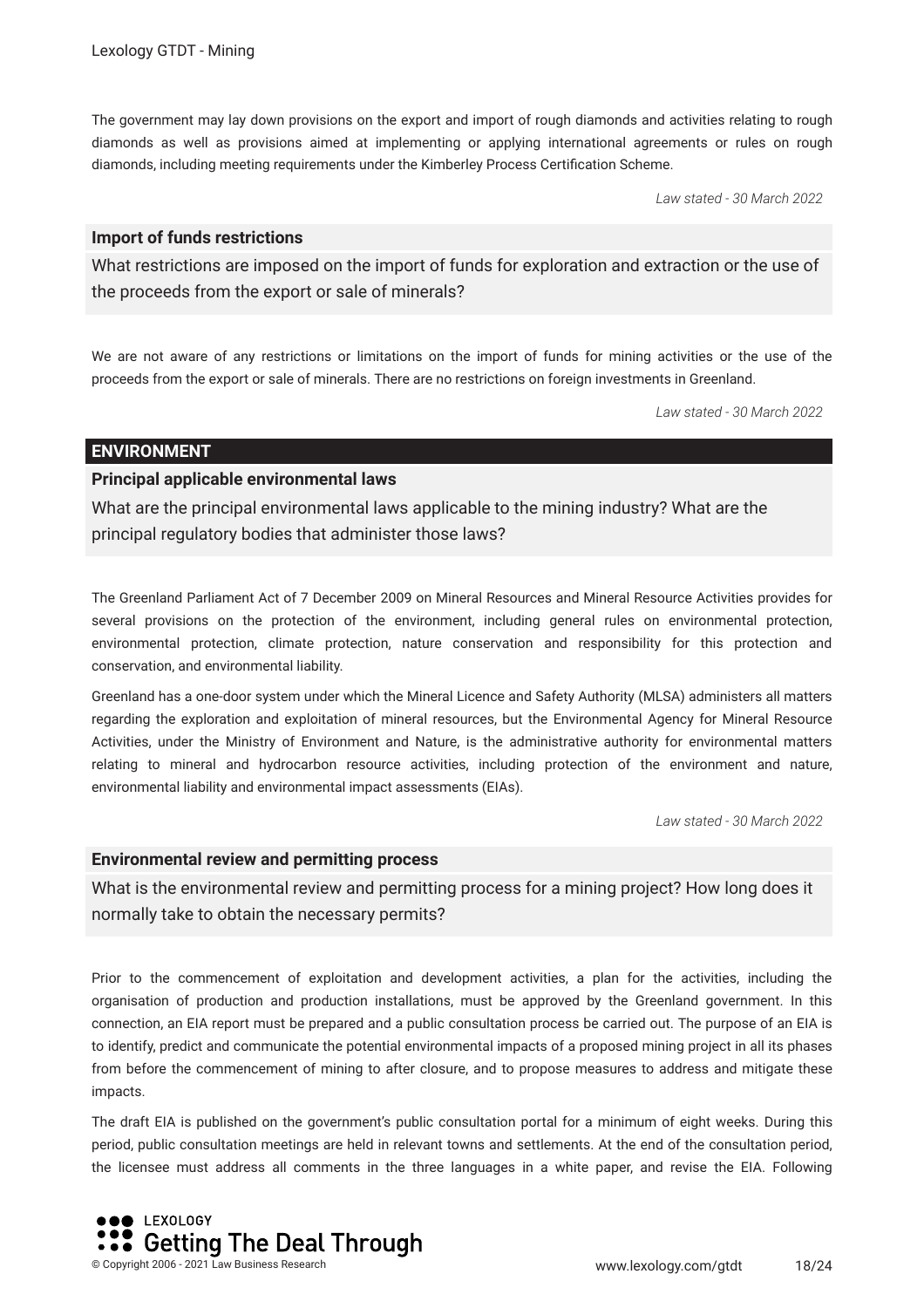consultation with authorities, a fnal EIA is submitted to the Mineral Resources Authority.

There are no rules guaranteeing a maximum processing time, and specifc circumstances, complexity and individual negotiations may lead to a longer processing time.

*Law stated - 30 March 2022*

#### **Sustainability**

Do government agencies or other institutions in your jurisdiction provide incentives or publish environmental and social governance (ESG) guidelines for green projects?

No.

*Law stated - 30 March 2022*

#### **Closure and remediation process**

What is the closure and remediation process for a mining project? What performance bonds, guarantees and other fnancial assurances are required?

The licensee shall, within 12 months of the termination of the activities under the licence, remove all installations, buildings, stored items, etc, in the area that has been established for the activities under the licence, except when the non-removal of these installations has been approved by the MLSA. Further, the licensee shall carry out fnal clean-up activities in the affected area and remedy any remaining damage to the terrain and vegetation caused by the activities.

If the licensee does not comply with the obligations at the termination of the activities these measures may be carried out at the licensee's expense and risk.

The MLSA may request that the licensee provides security for the fulflment of their obligations at the termination of the activities. In practice, security for the estimated closure costs is almost always required prior to commencement of development and production.

*Law stated - 30 March 2022*

#### **Restrictions on building tailings or waste dams**

What are the restrictions for building tailings or waste dams?

Terms and restrictions for building tailings and waste dams are laid down directly in the licence inclusive of the exploitation plan, closure plans and other plans that are approved by the government, and as such there are no detailed rules in legislation in this respect.

*Law stated - 30 March 2022*

#### **HEALTH AND SAFETY, AND LABOUR ISSUES**

#### **Principal health and safety, and labour laws**

What are the principal health and safety, and labour laws applicable to the mining industry? What are the principal regulatory bodies that administer those laws?

The main health and safety laws applying to the mining industry are the general rules and regulations laid down in the

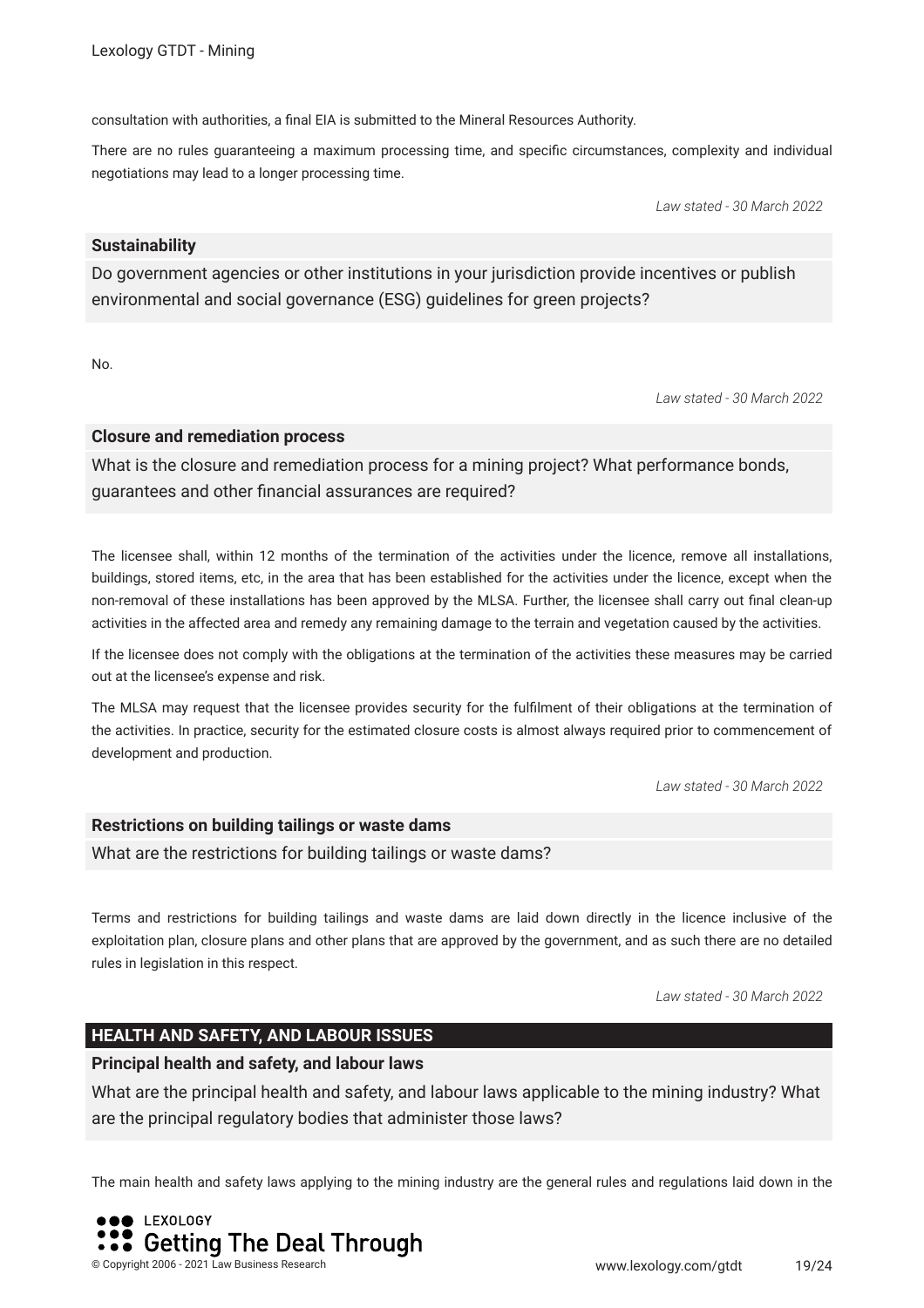#### Greenland Working Environment Act No. 295 of 4 June 1986, as amended.

In addition, the general regulation under Order No. 32 of 23 January 2006 on rest periods and a weekly day off is highly relevant. The Minister of Employment may lay down rules with regard to the design and ftting out of permanent, temporary, varying and outdoor places of work, including rules on special measures in connection with the mining industry. The regulatory body is the Greenlandic Working Environment Authority.

With regard to labour laws, the Salaried Employees Act and the provisions of the Holiday Act apply to the mining industry.

*Law stated - 30 March 2022*

#### **Management and recycling of mining waste**

What are the rules related to management and recycling of mining waste products? Who has title and the right to explore and exploit mining waste products in tailings ponds and waste piles?

According to section 51 of the Greenland Parliament Act of 7 December 2009 on Mineral Resources and Mineral Resource Activities (the Mineral Resources Act), the rules on environmental protection aim to help protect nature and the environment so that society can develop on a sustainable basis. Specifcally, the aim, among other things, is to promote recycling and limit problems in relation to the disposal of waste.

In connection with meeting the obligations concerning the protection of the environment, the party concerned must ensure and promote the use of the best available techniques, including less-polluting facilities, machinery, equipment, processes, technologies, raw materials, substances and materials and the best possible measures for pollution abatement, insofar as this is technically, practically and fnancially possible for the party concerned.

When issuing the specifc licence, provisions are laid down to ensure that the aim and obligations are achieved in the best possible way considering the concrete circumstances of the project.

*Law stated - 30 March 2022*

#### **Use of domestic and foreign employees**

What restrictions and limitations are imposed on the use of domestic and foreign employees in connection with mining activities?

According to the Mineral Resources Act and the standard terms of the licences, the licensee shall employ Greenland manpower as far as possible. Where there is a lack of Greenland manpower with appropriate qualifcations, the licensee may employ personnel from other countries.

General regulation applies under the Greenland Parliament Act on the Regulation of the Infux of Workers, under which job positions for skilled and unskilled labour must be advertised at the government's job portal ( www.suli.gl ) and permission obtained from the local municipality before foreign manpower is hired.

Moreover, according to the Aliens Act, residence and work permits can be issued to foreign nationals allowing them to live and work in Greenland for a specifed period of time if no one in Greenland can perform a specifc function. Salary and employment conditions must correspond to Greenland standards. Residence and work permits are not required of Danish citizens or citizens from the other Nordic countries (Finland, Iceland, Norway and Sweden). Residence and work permits are issued by the Danish Agency for International Recruitment and Integration and the Danish Immigration Service. There are some exceptions to the requirement for a residence and work permit in relation to the personnel carrying out activities falling within the scope of the Mineral Resources Act.

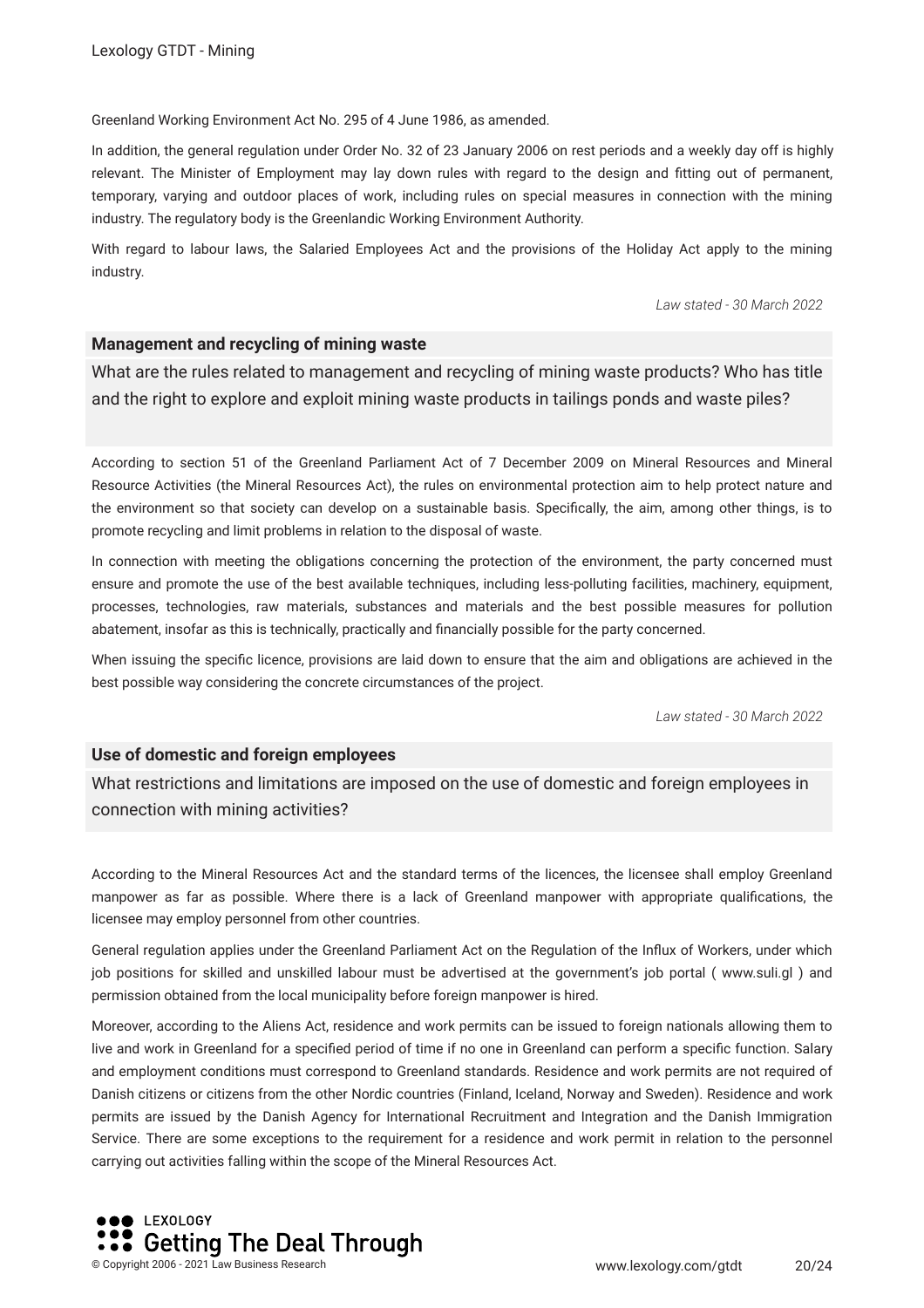The Large-Scale Projects Act came into force on 1 January 2013. When certain conditions are fulflled, it is possible that, for example, a large-scale mining project, during the construction phase, can use foreign labour on terms that are favourable to the employer, which means that the above-mentioned requirement of employment conditions corresponding to Greenland standards does not apply if the project is defned under the Large-Scale Projects Act. However, according to this Act, the employer must ensure that the foreign employees have pay and employment terms that are acceptable and objectively and factually justifed.

*Law stated - 30 March 2022*

#### **SOCIAL AND COMMUNITY ISSUES**

#### **Community engagement and CSR**

What are the principal community engagement or corporate and social responsibility (CSR) laws applicable to the mining industry? What are the principal regulatory bodies that administer those laws?

Under the Greenland Parliament Act of 7 December 2009 on Mineral Resources and Mineral Resource Activities (the Mineral Resources Act), various obligations are imposed on the licensee with regard to involving the local society, labour and enterprises.

A licence must lay down the extent to which the licensee must use labour from Greenland. However, to the extent necessary for the activities, the licensee may use foreign labour if labour with similar qualifcations does not exist or is not available in Greenland. Also, the licensee must use Greenland enterprises for contracts, supplies and services, provided that other enterprises may be used if Greenland enterprises are not technically or commercially competitive.

A social sustainability assessment (SSA) must be prepared as a condition for the grant of an exploitation licence if an activity subject to the Mineral Resources Act is assumed to have a potentially signifcant impact on social conditions. The licensee must carry through a public consultation process and prepare an SSA report to be approved by the government.

Also, a condition for the granting of an exploitation licence is the execution of a social sustainability agreement (impact beneft agreement (IBA)) and other socio-economic issues. The IBA is entered into by and between the licensee, the relevant municipalities and the Greenland government, and aims to ensure the social commitment of the parties involved throughout the lifetime of the project, among other things, with regard to the education or training of Greenland manpower.

*Law stated - 30 March 2022*

#### **Rights of aboriginal, indigenous or disadvantaged peoples**

How do the rights of aboriginal, indigenous or currently or previously disadvantaged peoples affect the acquisition or exercise of mining rights?

According to the Mineral Resources Act, a person who is a permanent resident of and fully liable to pay tax in Greenland may carry out the non-commercial collection of loose minerals without a licence being required, with the exception of licence areas covered by exploitation licences. Otherwise, there are no special rights, including economic rights, for aboriginal, indigenous or currently or previously disadvantaged peoples.

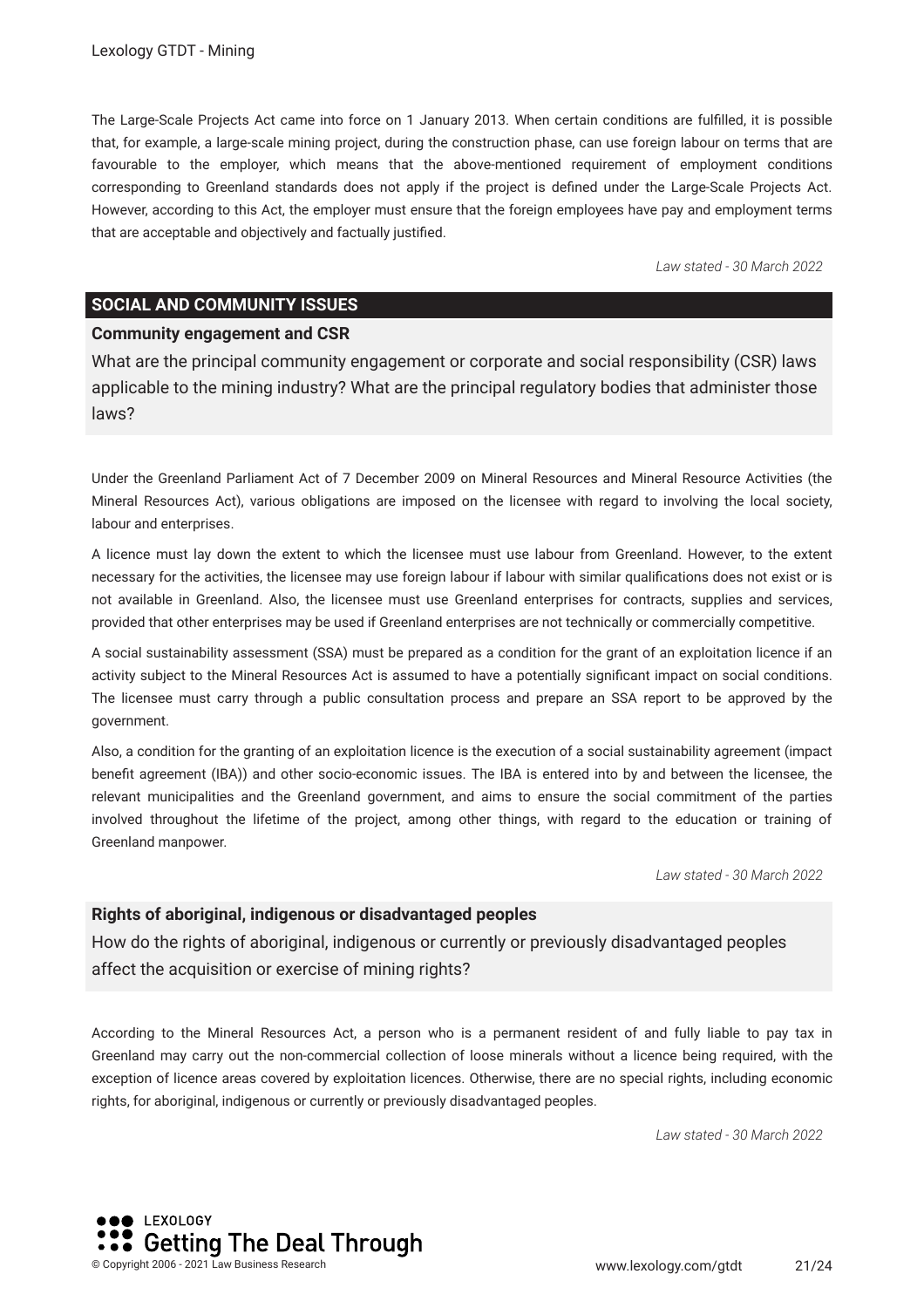#### **International law**

What international treaties, conventions or protocols relating to CSR issues are applicable in your jurisdiction?

With the exception of a number of International Labour Organization conventions, we are not aware of any international treaties, conventions or protocols relating to CSR issues applying to the mining industry in Greenland.

*Law stated - 30 March 2022*

#### **ANTI-BRIBERY AND CORRUPT PRACTICES**

#### **Local legislation**

Describe any local legislation governing anti-bribery and corrupt practices.

Rules and regulations are set out under the Greenland Criminal Code against bribery, abuse of public authority and criminal breach of trust.

*Law stated - 30 March 2022*

#### **Foreign legislation**

Do companies in your country pay particular attention to any foreign legislation governing antibribery and foreign corrupt practices in your jurisdiction?

There is no specifc foreign legislation relevant other than extraterritorial foreign laws such as the UK Bribery Act 2010.

*Law stated - 30 March 2022*

#### **Disclosure of payments by resource companies**

Has your jurisdiction enacted legislation or adopted international best practices regarding disclosure of payments by resource companies to government entities in accordance with the Extractive Industries Transparency Initiative (EITI) Standard?

Greenland is a supportive member of the EITI.

*Law stated - 30 March 2022*

#### **FOREIGN INVESTMENT**

#### **Foreign ownership restrictions**

Are there any foreign ownership restrictions in your jurisdiction relevant to the mining industry?

We are not aware of any foreign ownership restrictions relevant to the mining industry in Greenland. Greenland is not a member of the European Union (contrary to Denmark).

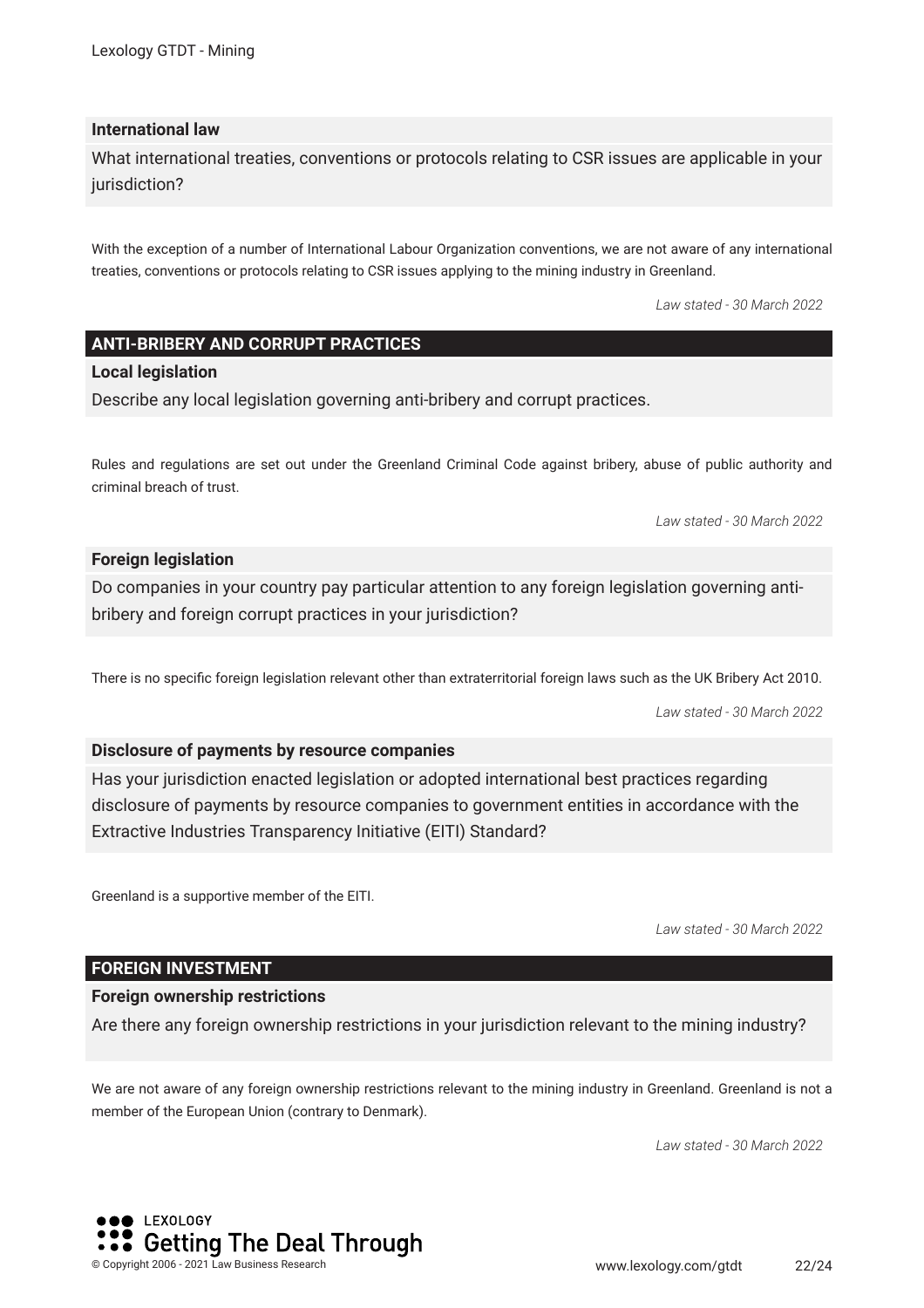#### **INTERNATIONAL TREATIES**

#### **Applicable international treaties**

What international treaties apply to the mining industry or an investment in the mining industry?

Denmark and the Greenland government have established an internal framework within Denmark regarding the special foreign, defence and security policy issues concerning the mining and export of uranium from Greenland. This has led to legislation to implement safeguards and export regulations for uranium produced in Greenland. Among other things, since September 2016, the Convention on Nuclear Safety also applies to Greenland. Measures are also implemented to comply with Information Circulars INFCIRC176 and INFCIRC176/ADD 1 of the International Atomic Energy Agency. Export controls on products with dual-use have been introduced in Greenland.

Moreover, in 2015, Greenland was officially admitted into the Kimberly Process Certification Scheme (KPCS) through its association with the European Union. This means that trade in rough diamonds in Greenland must be conducted in accordance with EU rules – namely, Greenland will only export rough diamonds to other KPCS participants after they have been certifed by an EU authority. The imports of rough diamonds into Greenland will also be verifed by EU authorities.

*Law stated - 30 March 2022*

#### **UPDATE AND TRENDS**

#### **Recent developments**

What were the biggest mining news events over the past year in your jurisdiction and what were the implications? What are the current trends and developments in your jurisdiction's mining industry (legislation, major cases, signifcant transactions)?

In 2021, the Greenland parliament passed an Act banning the prospecting, exploration and exploitation of uranium. It is also forbidden to carry on prospecting, exploration and exploitation of other minerals than uranium, if the average uranium content of the aggregate resource is 100 parts per million or more.

Due to the covid-19 pandemic, the Ministry of Mineral Resources and Justice made stop-the-clock initiatives in relation to exploration licences for the years 2020 and 2021, respectively. The exploration expenses for all mineral exploration licences, regardless of their age, were reduced to zero Danish kroner in 2020 and 2021, and unfulflled exploration obligations were postponed by one year. Also, years 2020 and 2021 were taken out of the licence period; namely, years 2020 and 2021 were temporarily paused and all exploration licences were extended by two years.